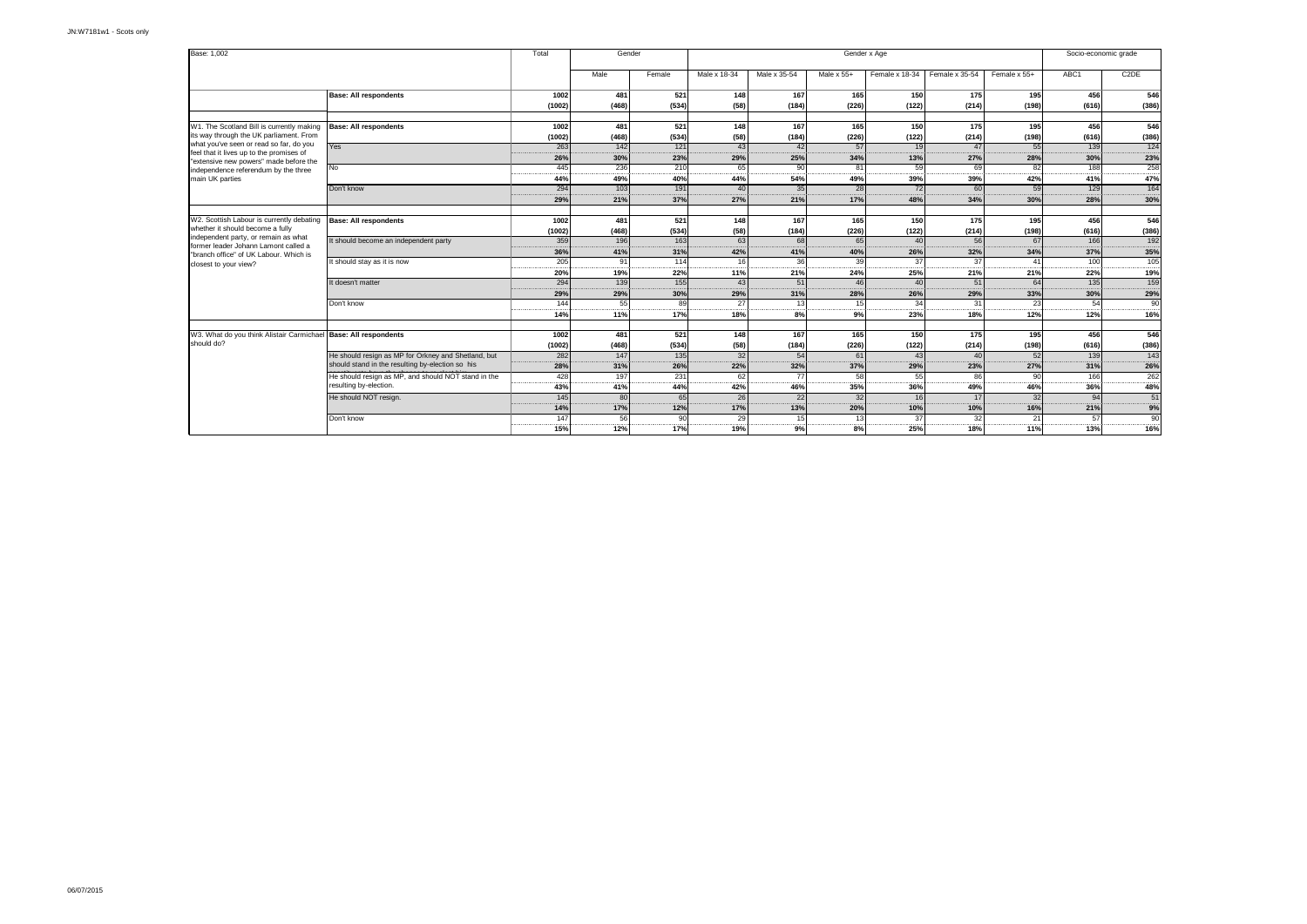| Base: 1.002                                                                                                      |                                                     |                                | 2014 Scottish Referendum |                      | 2015 Voting                                                  |                        |                         |                          |                                 |                    |                     |                           |
|------------------------------------------------------------------------------------------------------------------|-----------------------------------------------------|--------------------------------|--------------------------|----------------------|--------------------------------------------------------------|------------------------|-------------------------|--------------------------|---------------------------------|--------------------|---------------------|---------------------------|
|                                                                                                                  |                                                     | I voted Yes                    | I voted No               | I did not vote       | Conservative                                                 | Labour                 | <b>Liberal Democrat</b> | SNP                      | <b>UKIP</b>                     | <b>Green Party</b> | Other               | Did not vote              |
|                                                                                                                  | <b>Base: All respondents</b>                        | 431                            | 534                      | 37                   | 139                                                          | 227                    | 70                      | 467                      | 15                              |                    |                     | 69                        |
|                                                                                                                  |                                                     | (465)                          | (500)                    | (37)                 | (168)                                                        | (198)                  | (60)                    | (452)                    | (23)                            | (24)               | (8)                 | (69)                      |
|                                                                                                                  |                                                     |                                |                          |                      |                                                              |                        |                         |                          |                                 |                    |                     |                           |
| W1. The Scotland Bill is currently making<br>its way through the UK parliament. From                             | <b>Base: All respondents</b>                        | 431<br>(465)                   | 534<br>(500)             | 37<br>(37)           | 139<br>(168)                                                 | 227<br>(198)           | 70<br>(60)              | 467<br>(452)             | 15<br>(23)                      | (24)               | (8)                 | 69<br>(69)                |
| what you've seen or read so far, do you                                                                          | Yes                                                 | 48                             | 212                      |                      | 84                                                           | 81                     | 32                      | 51                       |                                 |                    |                     |                           |
| feel that it lives up to the promises of                                                                         |                                                     | 11%                            | 40%                      | 8%                   | 61%                                                          | 36%                    | 46%                     | 11%                      | 28%                             | 24%                |                     | 11%                       |
| "extensive new powers" made before the<br>independence referendum by the three                                   | No                                                  | 309                            | 130                      |                      | 13                                                           | 64                     | 13                      | 327                      |                                 |                    |                     | 15                        |
| main UK parties                                                                                                  |                                                     | <br>72%                        | <br>24%                  | 19%                  | 9%                                                           | <br>28%                | -----<br>18%            | 70%                      | <b>Harry Corporation</b><br>28% | 52%                | <br>71%             | <br>22%                   |
|                                                                                                                  | Don't know                                          | 75                             | 192                      | 27                   | 41                                                           | 82                     | 25                      | 89                       |                                 |                    |                     | 46                        |
|                                                                                                                  |                                                     | 17%                            | 36%                      | 73%                  | 30%                                                          | 36%                    | 36%                     | 19%                      | 44%                             | 23%                | 29%                 | 67%                       |
|                                                                                                                  |                                                     |                                |                          |                      |                                                              |                        |                         |                          |                                 |                    |                     |                           |
| W2. Scottish Labour is currently debating                                                                        | <b>Base: All respondents</b>                        | 431                            | 534                      | 37                   | 139                                                          | 227                    | 70                      | 467                      | 15                              |                    |                     | 69                        |
| whether it should become a fully<br>independent party, or remain as what<br>former leader Johann Lamont called a |                                                     | (465)                          | (500)                    | (37)                 | (168)                                                        | (198)                  | (60)                    | (452)                    | (23)                            | (24)               | (8)                 | (69)                      |
|                                                                                                                  | It should become an independent party               | 213                            | 131                      | 14                   | 25                                                           | 64                     | 17                      | 216                      |                                 |                    |                     | 20                        |
| "branch office" of UK Labour. Which is                                                                           |                                                     | 49%                            | 25%                      | 39%                  | 18%                                                          | 28%                    | 24%                     | 46%                      | 60%                             | 46%                | 51%                 | 30%                       |
| closest to your view?                                                                                            | It should stay as it is now                         | 30 <sup>1</sup><br>            | 172<br>                  |                      | $\Lambda$ <sup><math>\Omega</math></sup><br>---------------- | 90<br>---------------- | 27<br>                  | 38<br>------------------ | -------------                   | --------------     |                     | -----------------         |
|                                                                                                                  |                                                     | 7%                             | 32%                      | 8%                   | 28%                                                          | 40%                    | 39%                     | 8%<br>178                | 12%                             | 17%                |                     | 10%                       |
|                                                                                                                  | t doesn't matter                                    | 156<br>36%                     | 135<br>25%               | 10%                  | 48<br>35%                                                    | 30<br>13%              | 18<br>25%               | 38%                      | 15%                             | 24%                | 29%                 | 12<br>-----<br>18%        |
|                                                                                                                  | Don't know                                          | 33                             | 96                       | 16                   | 26                                                           | 42                     |                         | 34                       |                                 |                    |                     | 30                        |
|                                                                                                                  |                                                     | ----------------------<br>8%   | ------------<br>18%      | <br>43%              | -------<br>19%                                               | <br>18%                | ---------<br>12%        | <br>7%                   | <br>12%                         | ---------<br>13%   | --------<br>19%     | <br>43%                   |
|                                                                                                                  |                                                     |                                |                          |                      |                                                              |                        |                         |                          |                                 |                    |                     |                           |
| W3. What do you think Alistair Carmichael Base: All respondents                                                  |                                                     | 431                            | 534                      | 37                   | 139                                                          | 227                    | 70                      | 467                      | 15                              |                    |                     | 69                        |
| should do?                                                                                                       |                                                     | (465)                          | (500)                    | (37)                 | (168)                                                        | (198)                  | (60)                    | (452)                    | (23)                            | (24)               | (8)                 | (69)                      |
|                                                                                                                  | He should resign as MP for Orkney and Shetland, but | 135                            | 143                      |                      | 33                                                           | 58                     | 20                      | 153                      |                                 |                    |                     |                           |
|                                                                                                                  | should stand in the resulting by-election so his    | 31%                            | 27%                      | 12%                  | 24%                                                          | 26%                    | 29%                     | 33%                      | 22%                             | 45%                | 26%                 | 13%                       |
|                                                                                                                  | He should resign as MP, and should NOT stand in the | 248<br>                        | 165<br>                  | 15                   | 29<br>                                                       | 78<br>                 | 14<br>                  | 269<br>                  | ------                          | --------           |                     | 27<br>                    |
|                                                                                                                  | resulting by-election.                              | 57%                            | 31%                      | 41%                  | 21%                                                          | 34%                    | 20%                     | 58%                      | 47%                             | 36%                | 11%                 | 39%                       |
|                                                                                                                  | He should NOT resign.                               |                                | 133                      |                      | 52                                                           | 56                     | 25                      |                          |                                 |                    |                     |                           |
|                                                                                                                  |                                                     | 2%                             | 25%                      | 7%                   | 38%                                                          | 25%                    | 36%                     | 1%                       | 23%                             | 3%                 | 20%                 | 1%                        |
|                                                                                                                  | Don't know                                          | 40<br>------------------------ | 92<br>------------------ | 15<br>-------------- | 24<br>                                                       | 35<br>                 | 10<br>                  | 39<br>                   | ---------------                 | --------------     | ------------------- | 33<br>------------------- |
|                                                                                                                  |                                                     | 9%                             | 17%                      | 40%                  | 17%                                                          | 15%                    | 15%                     | 8%                       | 8%                              | 16%                | 43%                 | 47%                       |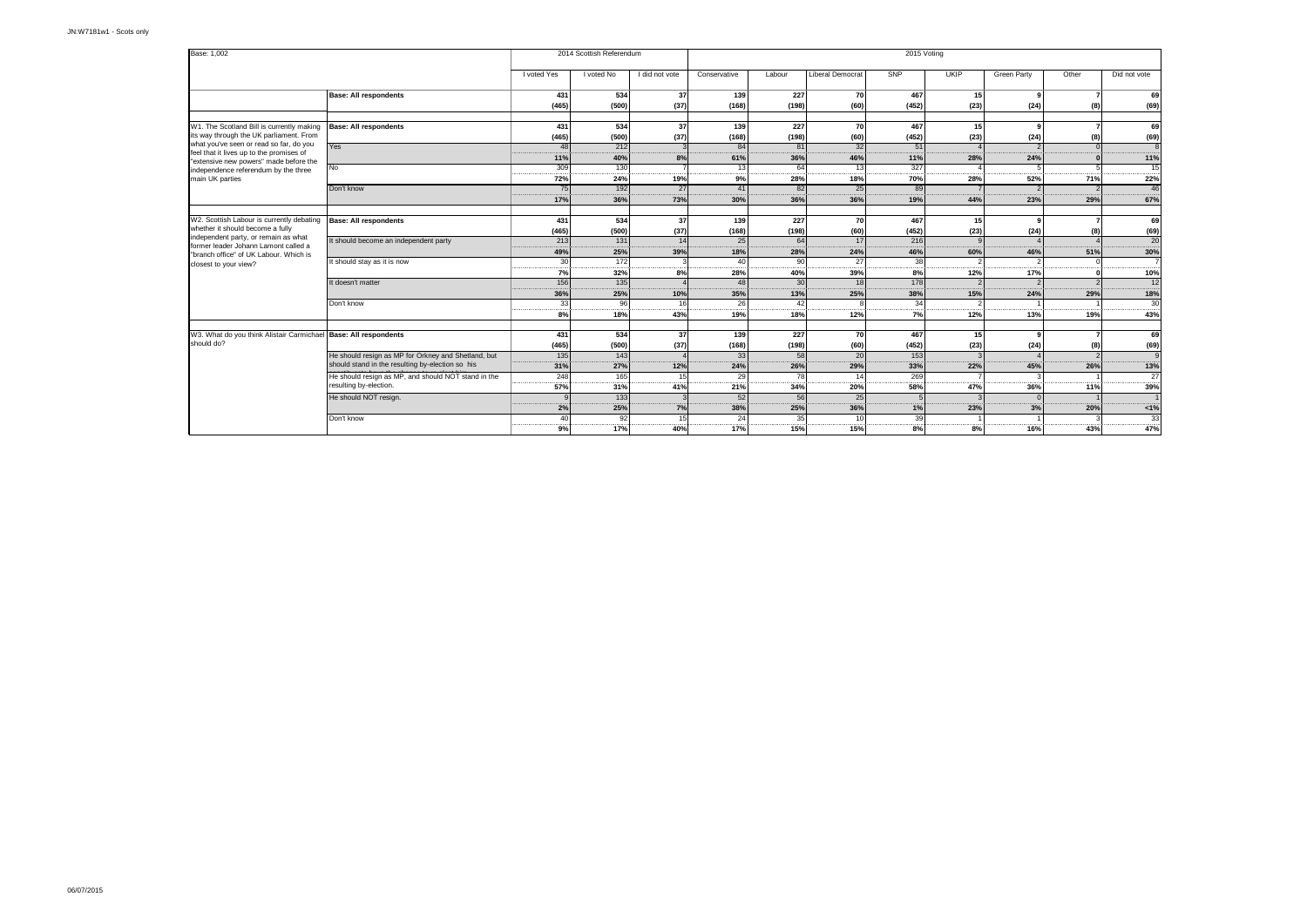| Base: 1.002                                                                        |                                                     |                           |                       | Did you vote in Scotland in the 2011 Scottish Parliamentary Election? If so, who did you vote for with your constituency vote? |                   |                   |                     |                      |                     |                                                |                       | Country of birth |                       |
|------------------------------------------------------------------------------------|-----------------------------------------------------|---------------------------|-----------------------|--------------------------------------------------------------------------------------------------------------------------------|-------------------|-------------------|---------------------|----------------------|---------------------|------------------------------------------------|-----------------------|------------------|-----------------------|
|                                                                                    |                                                     | Conservative              | Labour                | Liberal Democrat                                                                                                               | <b>SNP</b>        | Greens            | Other               | Did not vote         |                     | Can't remember   I was not eligible<br>to vote | England               | Scotland         | Elsewhere             |
|                                                                                    | <b>Base: All respondents</b>                        | 105                       | 235                   | 74                                                                                                                             | 347               | -8                | 16                  | 136                  | 43                  | 39                                             | <b>90</b>             | 832              | 80                    |
|                                                                                    |                                                     | (125)                     | (202)                 | (73)                                                                                                                           | (370)             | (17)              | (21)                | (123)                | (44)                | (27)                                           | (156)                 | (768)            | (78)                  |
|                                                                                    |                                                     |                           |                       |                                                                                                                                |                   |                   |                     |                      |                     |                                                |                       |                  |                       |
| W1. The Scotland Bill is currently making                                          | <b>Base: All respondents</b>                        | 105                       | 235                   | 74                                                                                                                             | 347               | $\mathbf{R}$      | 16                  | 136                  | 43                  | 39                                             | 90                    | 832              | 80                    |
| its way through the UK parliament. From<br>what you've seen or read so far, do you |                                                     | (125)                     | (202)                 | (73)                                                                                                                           | (370)             | (17)              | (21)                | (123)                | (44)                | (27)                                           | (156)                 | (768)            | (78)                  |
| feel that it lives up to the promises of                                           | Yes                                                 | 73                        | 74                    | 28                                                                                                                             | 40                |                   |                     | 29                   |                     |                                                | 32                    | 202              | 29                    |
| "extensive new powers" made before the                                             |                                                     | 69%                       | 31%                   | 38%                                                                                                                            | 11%               | 13%               | 23%                 | 21%                  | 18%                 | 18%                                            | 35%                   | 24%              | 36%                   |
| independence referendum by the three                                               | N٥                                                  | 11<br>                    | 98<br>-------------   | 23<br>                                                                                                                         | 242<br>           |                   |                     | 43<br>---------      |                     | 12<br>                                         | 27<br>                | 398              | 21<br>                |
| main UK parties                                                                    |                                                     | 10%                       | 42%                   | 31%                                                                                                                            | 70%               | 59%               | 45%                 | 32%<br>63            | 12%<br>31           | 31%                                            | 30%<br>32             | 48%<br>232       | 26%<br>30             |
|                                                                                    | Don't know                                          | 21<br>                    | 63<br>------          | 23                                                                                                                             | 65                | $\mathcal{P}$<br> |                     |                      |                     | 20                                             |                       |                  |                       |
|                                                                                    |                                                     | 20%                       | 27%                   | 31%                                                                                                                            | 19%               | 28%               | 32%                 | 47%                  | 71%                 | 52%                                            | 35%                   | 28%              | 38%                   |
| W2. Scottish Labour is currently debating                                          | <b>Base: All respondents</b>                        | 105                       | 235                   | 74                                                                                                                             | 347               | я.                | 16                  | 136                  | 43                  | 39                                             | 90                    | 832              | 80                    |
| whether it should become a fully                                                   |                                                     | (125)                     | (202)                 | (73)                                                                                                                           | (370)             | (17)              | (21)                | (123)                | (44)                | (27)                                           | (156)                 | (768)            |                       |
| independent party, or remain as what                                               | t should become an independent party                | 19                        | 68                    | 25                                                                                                                             | 173               |                   |                     | 47                   |                     |                                                | 29                    | 298              | (78)<br>31            |
| former leader Johann Lamont called a                                               |                                                     | <br>18%                   | <br>29%               | 33%                                                                                                                            | 50%               | <br>33%           | <br>38%             | 34%                  | <br>16%             | 31%                                            | 33%                   | 36%              | --------------<br>39% |
| "branch office" of UK Labour. Which is<br>closest to your view?                    | t should stay as it is now                          | 28                        | 89                    | 26                                                                                                                             | 24                |                   |                     | 23                   |                     |                                                | 24                    | 167              | 14                    |
|                                                                                    |                                                     | ------------------<br>27% | -------<br>38%        | 35%                                                                                                                            | ------<br>7%      | ---------<br>36%  | <br>6%              | 17%                  | <br>11%             | 16%                                            | <br>26%               | 20%              | <br>18%               |
|                                                                                    | doesn't matter                                      | 47                        | 51                    | 13                                                                                                                             | 120               |                   |                     | 30                   | 17                  |                                                | 24                    | 251              | 19                    |
|                                                                                    |                                                     | 45%                       | 22%                   | 18%                                                                                                                            | 35%               | 15%               | 43%                 | 22%                  | 39%                 | 22%                                            | 27%                   | 30%              | 24%                   |
|                                                                                    | Don't know                                          | 11                        | 27                    | 10                                                                                                                             | 30                |                   |                     | 36                   | 14                  |                                                | 13                    | 115              | 15                    |
|                                                                                    |                                                     | <br>11%                   | <br>12%               | <br>14%                                                                                                                        | -----------<br>9% | <br>16%           | ------------<br>14% | <br>27%              | <br>33%             | -----------<br>30%                             | --------<br>15%       | ---------<br>14% | --------------<br>19% |
| W3. What do you think Alistair Carmichael Base: All respondents                    |                                                     | 105                       | 235                   | 74                                                                                                                             | 347               | я.                | 16                  | 136                  | 43                  | 39                                             | 90                    | 832              | 80                    |
| should do?                                                                         |                                                     | (125)                     | (202)                 | (73)                                                                                                                           | (370)             | (17)              | (21)                | (123)                | (44)                | (27)                                           | (156)                 | (768)            | (78)                  |
|                                                                                    | He should resign as MP for Orkney and Shetland, but | 27                        | 62                    | 24                                                                                                                             | 107               |                   |                     | 26                   | 12                  | 19                                             | 29                    | 235              | 18                    |
|                                                                                    | should stand in the resulting by-election so his    | 26%                       | 26%                   | 33%                                                                                                                            | 31%               | 36%               | 14%                 | 19%                  | 27%                 | 49%                                            | 32%                   | 28%              | 22%                   |
|                                                                                    | He should resign as MP, and should NOT stand in the | 14                        | 105<br>               | 20                                                                                                                             | 192<br>---------- |                   | -----------         | 66                   | 11<br>------------- |                                                | 32                    | 372              | 24                    |
|                                                                                    | resulting by-election.                              | <br>14%                   | 45%                   | ---------<br>26%                                                                                                               | 55%               | 53%               | 31%                 | -------------<br>48% | 26%                 | <br>29%                                        | --------------<br>36% | .<br>45%         | <br>30%               |
|                                                                                    | He should NOT resign.                               | 45                        | 36<br><b>COLOR OF</b> | 25                                                                                                                             | 15                | ------            |                     | 11                   |                     |                                                | 16                    | 111              | 17                    |
|                                                                                    |                                                     | 43%                       | 16%                   | 34%                                                                                                                            | 4%                | 7%                | 45%                 | 8%                   | 10%                 |                                                | 18%                   | 13%              | 22%                   |
|                                                                                    | Don't know                                          | 19                        | 31<br>                |                                                                                                                                | 33<br>            | -----             |                     | 33                   | 16<br>              |                                                | 12                    | 114              | 21                    |
|                                                                                    |                                                     | 18%                       | 13%                   | 6%                                                                                                                             | 9%                | 5%                | 10%                 | 25%                  | 36%                 | 22%                                            | 14%                   | 14%              | 26%                   |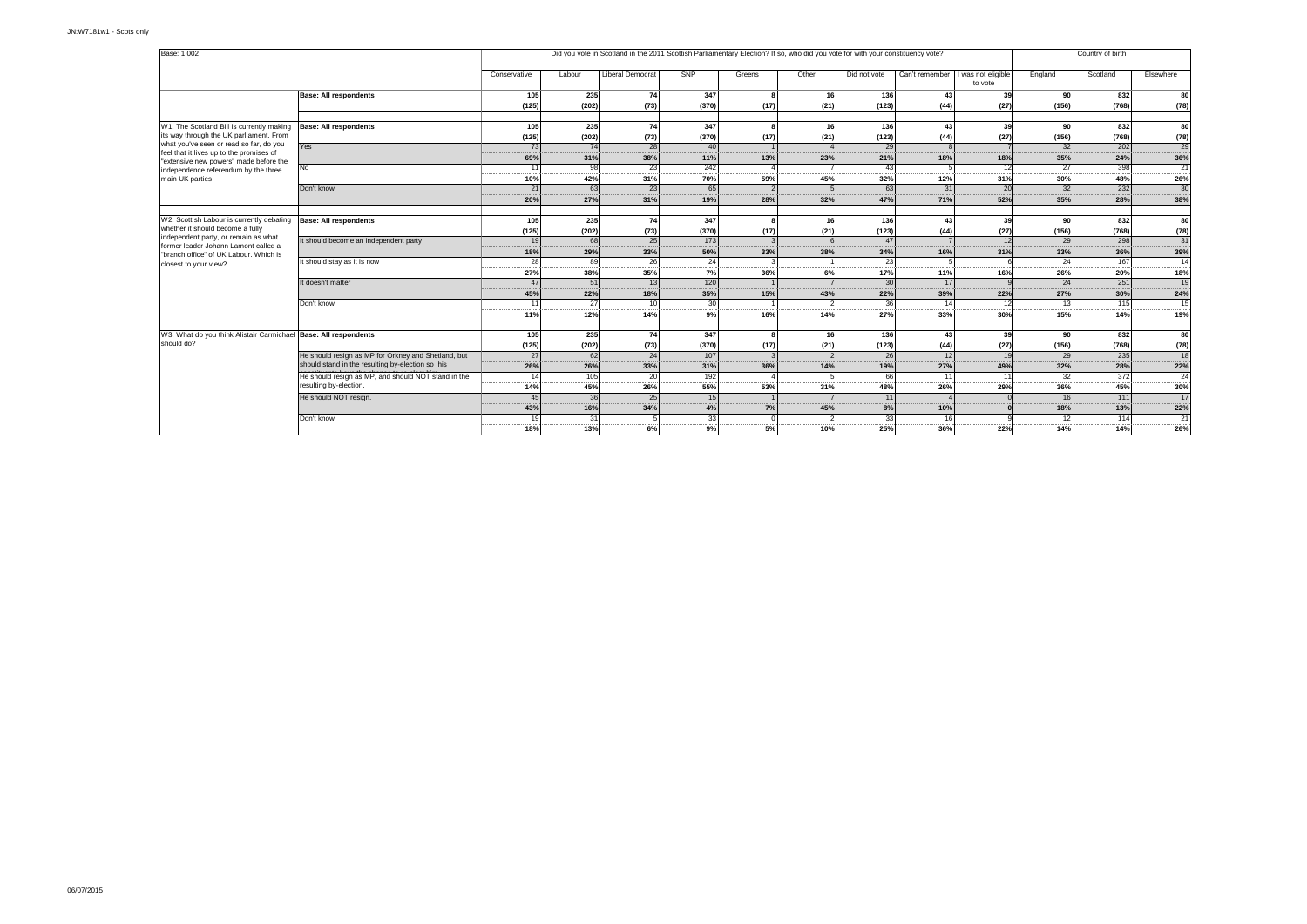| Base: 1.002                                                                         |                                                     |                |               |             | 2014 Referendum vote by Country of birth |              |               |
|-------------------------------------------------------------------------------------|-----------------------------------------------------|----------------|---------------|-------------|------------------------------------------|--------------|---------------|
|                                                                                     |                                                     |                |               |             |                                          |              |               |
|                                                                                     |                                                     | Yes x Scotland | Yes x England | Yes x Other | No x Scotland                            | No x England | No x Other    |
|                                                                                     | <b>Base: All respondents</b>                        | 389            | 22            | 20          | 424                                      | 66           | 44            |
|                                                                                     |                                                     | (396)          | (45)          | (24)        | (352)                                    | (107)        | (41)          |
| W1. The Scotland Bill is currently making                                           | <b>Base: All respondents</b>                        | 389            | 22            | 20          | 424                                      | 66           | 44            |
| its way through the UK parliament. From                                             |                                                     | (396)          | (45)          | (24)        | (352)                                    | (107)        | (41)          |
| what you've seen or read so far, do you<br>feel that it lives up to the promises of | Yes                                                 | 43             | 3             |             | 157                                      | 28           | 27            |
| "extensive new powers" made before the                                              |                                                     | 11%            | 14%           | 8%          | 37%                                      | 43%          | 60%           |
| independence referendum by the three                                                | No                                                  | 283            | 15            | 11<br>      | 112                                      | 12<br>       | 6<br>         |
| main UK parties                                                                     |                                                     | 73%            | 68%           | 55%         | 26%                                      | 18%          | 14%           |
|                                                                                     | Don't know                                          | 63             |               |             | 155                                      | 26           | 11            |
|                                                                                     |                                                     | 16%            | 19%           | 37%         | 37%                                      | 39%          | 26%           |
|                                                                                     |                                                     |                |               |             |                                          |              |               |
| W2. Scottish Labour is currently debating                                           | <b>Base: All respondents</b>                        | 389            | 22            | 20          | 424                                      | 66           | 44            |
| whether it should become a fully<br>independent party, or remain as what            |                                                     | (396)          | (45)          | (24)        | (352)                                    | (107)        | (41)          |
| former leader Johann Lamont called a                                                | It should become an independent party               | 193            | 8             | 12          | 98                                       | 21           | 12            |
| "branch office" of UK Labour. Which is                                              |                                                     | 50%            | 37%           | 60%         | 23%                                      | 32%          | 28%           |
| closest to your view?                                                               | It should stay as it is now                         | 23             |               |             | 143                                      | 18           | 11<br>        |
|                                                                                     |                                                     | 6%             | 21%           | 11%         | 34%                                      | 28%          | 26%           |
|                                                                                     | It doesn't matter                                   | 144            |               | Э           | 105                                      | 13           | 16            |
|                                                                                     |                                                     | 37%            | 41%           | 15%         | 25%                                      | 20%          | 36%           |
|                                                                                     | Don't know                                          | 29             |               |             | 78                                       | 13           |               |
|                                                                                     |                                                     | 8%             | 1%            | 15%         | 18%                                      | 20%          | 10%           |
| W3. What do you think Alistair Carmichael Base: All respondents                     |                                                     | 389            | 22            | 20          | 424                                      | 66           | 44            |
| should do?                                                                          |                                                     | (396)          | (45)          | (24)        | (352)                                    | (107)        | (41)          |
|                                                                                     | He should resign as MP for Orkney and Shetland, but | 121            | $\mathbf{c}$  | 5           | 111                                      | 21           | 11            |
|                                                                                     | should stand in the resulting by-election so his    | 31%            | 39%           | 26%         | 26%                                      | 31%          | 25%           |
|                                                                                     | He should resign as MP, and should NOT stand in the | 227            | 11            |             | 135                                      | 20           | 10            |
|                                                                                     | resulting by-election.                              | 58%            | 51%           | 45%         | 32%                                      | 31%          | <br>23%       |
|                                                                                     | He should NOT resign.                               | ε              | $\epsilon$    | $\Omega$    | 102                                      | 16           | 16            |
|                                                                                     |                                                     | 2%<br>2%<br>n  | 24%           | 24%         | 36%                                      |              |               |
|                                                                                     | Don't know                                          | 32             |               |             | 76                                       |              | 7             |
|                                                                                     |                                                     | 8%             | 8%            | 28%         | 18%                                      | 14%          | ------<br>15% |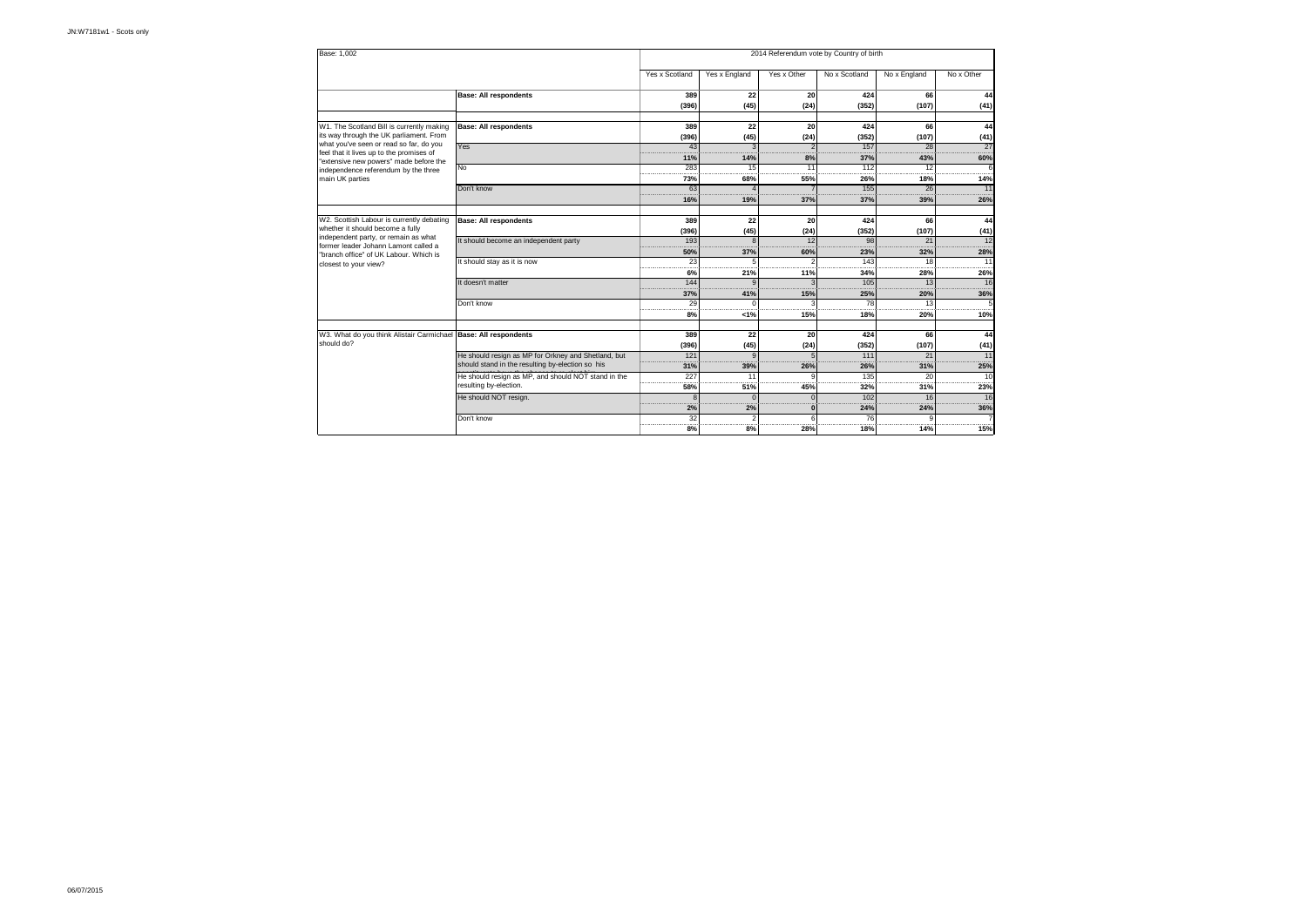| Base: 1,002                                                                               |                                                                   | Total  | Gender |        |              |              |              | Gender x Age   |                |              | Socio-economic grade |                   |
|-------------------------------------------------------------------------------------------|-------------------------------------------------------------------|--------|--------|--------|--------------|--------------|--------------|----------------|----------------|--------------|----------------------|-------------------|
|                                                                                           |                                                                   |        | Male   | Female | Male x 18-34 | Male x 35-54 | Male $x 55+$ | Female x 18-34 | Female x 35-54 | Female x 55+ | ABC1                 | C <sub>2</sub> DE |
|                                                                                           | <b>Base: All respondents</b>                                      | 1002   | 481    | 521    | 148          | 167          | 165          | $150$          | 175            | 195          | 456                  | 546               |
|                                                                                           |                                                                   | (1002) | (468)  | (534)  | (58)         | (184)        | (226)        | (122)          | (214)          | (198)        | (616)                | (386)             |
|                                                                                           |                                                                   |        |        |        |              |              |              |                |                |              |                      |                   |
| W4. Have you been subjected to abuse or                                                   | <b>Base: All respondents</b>                                      | 1002   | 481    | 521    | 148          | 167          | 165          | 150            | 175            | 195          | 456                  | 546               |
| violence, either online or in public, in the<br>last four years because of your political |                                                                   | (1002) | (468)  | (534)  | (58)         | (184)        | (226)        | (122)          | (214)          | (198)        | (616)                | (386)             |
| views?                                                                                    | Yes, I've experienced online abuse                                | 145    | 89     | 56     | 43           | 28           | 18           | 27             | 18             | 11           | 71                   | 75                |
|                                                                                           |                                                                   | 14%    | 19%    | 11%    | 29%          | 17%          | 11%          | 18%            | 10%            | 6%           | 15%                  | 14%               |
|                                                                                           | Yes, I've experienced verbal abuse in person                      | 118    | 53<br> | 65     | 25<br>       | 14<br>----   | 14<br>       | 28             | 13<br>         | 24<br>----   | 75<br>               | 43                |
|                                                                                           |                                                                   | 12%    | 11%    | 13%    | 17%          | 8%           | 9%           | 19%            | 7%             | 12%          | 16%                  | $rac{30}{8%}$     |
|                                                                                           | Yes, I've experienced violence against myself or my               | 28     | 13     | 14     |              |              |              |                |                |              | 13                   | 14                |
|                                                                                           | property                                                          | 3%     | 3%     | 3%     | 3%           | 2%           | 3%           | 5%             | 2%             | 1%           | 3%                   | 3%                |
|                                                                                           | No, I've never experienced abuse because of my political<br>views | 769    | 356    | 413    | 90           | 132          | 134          | 99             | 147            | 168          | 341                  | 428               |
|                                                                                           |                                                                   | 77%    | 74%    | 79%    | 61%          | 79%          | 81%          | 66%            | 84%            | 86%          | 75%                  | 78%               |
| W5. Which, if any, of the candidates do                                                   | <b>Base: All respondents</b>                                      | 1002   | 481    | 521    | 148          | 167          | 165          | 150            | 175            | 195          | 456                  | 546               |
| you think would be likely to achieve a                                                    |                                                                   | (1002) | (468)  | (534)  | (58)         | (184)        | (226)        | (122)          | (214)          | (198)        | (616)                | (386)             |
| Labour victory in the 2020 general election<br>and become Prime Minister?                 | Andy Burnham                                                      | 94     | 57     | 37     | 13           | 19           | 25           | 11             | 16             | 10           | 44                   | 50                |
|                                                                                           |                                                                   | 9%     | 12%    | 7%     | 9%           | 11%          | 15%          | 7%             | 9%             | 5%           | 10%                  | 9%                |
|                                                                                           | <b>Yvette Cooper</b>                                              | 76     | 42     | 34     | 13           | 14           | 15           |                |                | 17           | 30                   | 46                |
|                                                                                           |                                                                   | 8%     | 9%     | 7%     | 9%           | 8%           | 9%           | 5%             | 5%             | 9%           | 7%                   | <br>8%            |
|                                                                                           | Jeremy Corbyn                                                     | 58     | 27     | 31     | 13           |              |              |                |                | 19           | 30                   | 28                |
|                                                                                           |                                                                   | 6%     | 6%     | 6%     | 9%           | 5%           | 4%           | 4%             | 4%             | 9%           | 7%                   | 5%                |
|                                                                                           | Liz Kendall                                                       | 23     | 11     | 12     |              |              |              |                |                |              | 19                   |                   |
|                                                                                           |                                                                   | 2%     | 2%     | 2%     | 4%           | 1%           | 2%           | 2%             | 2%             | 3%           | 4%                   | 1%                |
|                                                                                           | None of them - the Conservatives will win                         | 270    | 161    | 109    | 39           | 68           | 53           | 14             | 37             | 58           | 144                  | 126               |
|                                                                                           |                                                                   | 27%    | 33%    | 21%    | 27%          | 41%          | 32%          | 10%            | 21%            | 30%          | 32%                  | 23%               |
|                                                                                           | Don't know                                                        | 481    | 184    | 298    | 64           | 57           | 63           | 108            | 103            | -86          | 188                  | 293               |
|                                                                                           |                                                                   | 48%    | 38%    | 57%    | 43%          | 34%          | 38%          | 72%            | 59%            | 44%          | 41%                  | 54%               |
|                                                                                           |                                                                   |        |        |        |              |              |              |                |                |              |                      |                   |
| W6, everal senior Labour figures including Base: All respondents                          |                                                                   | 1002   | 481    | 521    | 148          | 167          | 165          | 150            | 175            | 195          | 456                  | 546               |
| Ed Miliband and Yvette Cooper have said,                                                  |                                                                   | (1002) | (468)  | (534)  | (58)         | (184)        | (226)        | (122)          | (214)          | (198)        | (616)                | (386)             |
| both before and since the general election,<br>that they'd rather let the Conservatives   | It makes me more likely to vote Labour                            | 143    | 57     | 87     | 21           | 18           | 18           | 31             | 30             | 26           | 71                   | 72                |
| form a UK government than do any sort of                                                  |                                                                   | 14%    | 12%    | 17%    | 14%          | 11%          | 11%          | 21%            | 17%            | 13%          | 16%                  | 13%               |
| deal with the SNP. Which of the following is                                              | It makes me less likely to vote Labour                            | 322    | 161    | 161    | 60           | 59           | 42<br>------ | 54             | 57<br>         | 50           | 137<br>              | 185               |
| closest to your reaction to such                                                          |                                                                   | 32%    | 34%    | 31%    | 41%          | 35%          | 25%          | 36%            | 32%            | 26%          | 30%                  | 34%               |
| statements?                                                                               | It makes no difference                                            | 537    | 263    | 274    | 67           | 90           | 106          | 65             | 89             | 120          | 248                  | 289               |
|                                                                                           |                                                                   | 54%    | 55%    | 53%    | 45%          | 54%          | 64%          | 44%            | 51%            | 61%          | 54%                  | 53%               |
|                                                                                           |                                                                   |        |        |        |              |              |              |                |                |              |                      |                   |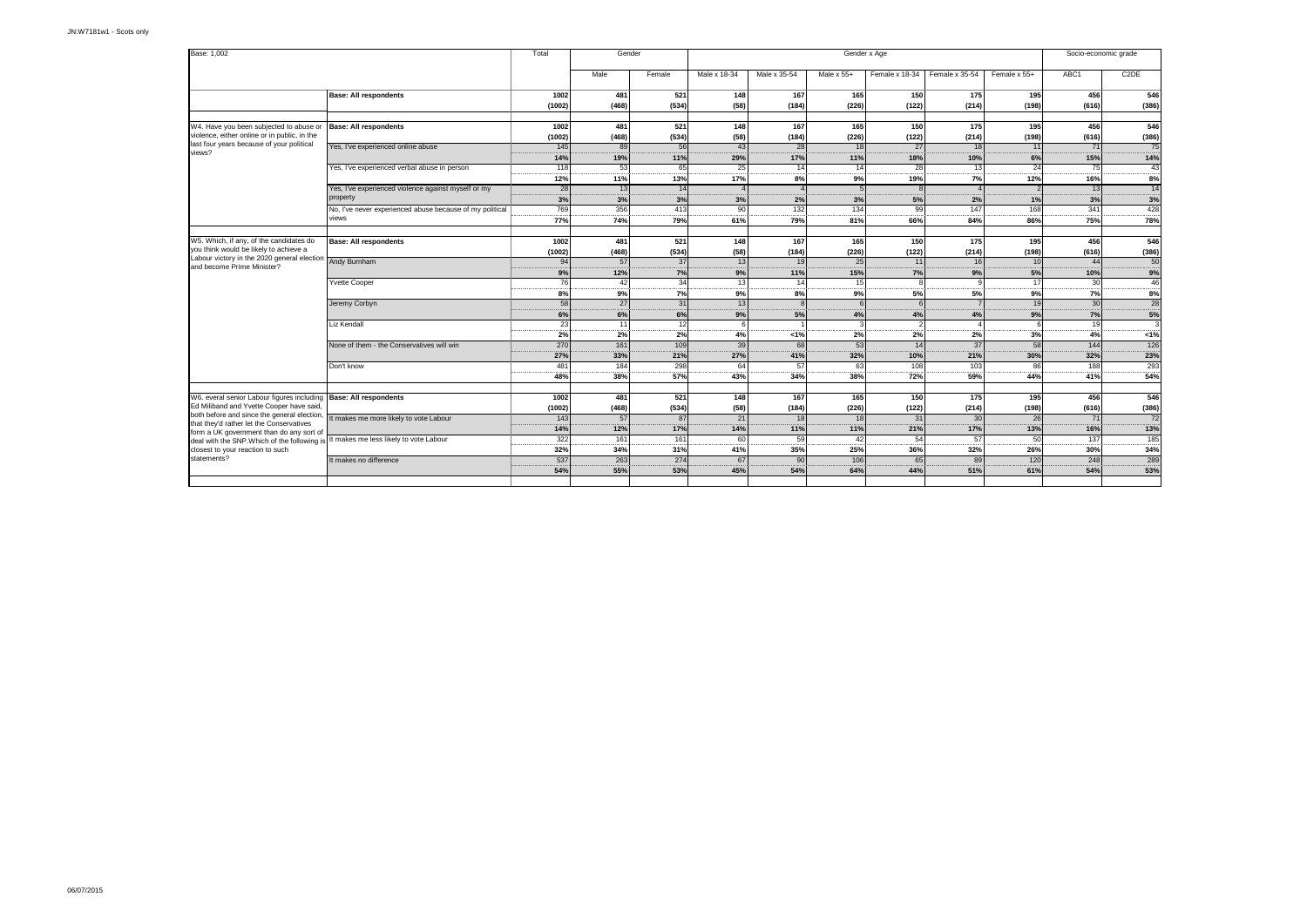| Base: 1,002                                                                                                                         |                                                                                                                             |                         | 2014 Scottish Referendum |                      |                     |                  |                          | 2015 Voting           |                    |                      |                       |                     |
|-------------------------------------------------------------------------------------------------------------------------------------|-----------------------------------------------------------------------------------------------------------------------------|-------------------------|--------------------------|----------------------|---------------------|------------------|--------------------------|-----------------------|--------------------|----------------------|-----------------------|---------------------|
|                                                                                                                                     |                                                                                                                             | I voted Yes             | I voted No               | I did not vote       | Conservative        | Labour           | Liberal Democrat         | <b>SNP</b>            | <b>UKIP</b>        | <b>Green Party</b>   | Other                 | Did not vote        |
|                                                                                                                                     | <b>Base: All respondents</b>                                                                                                | 431<br>(465)            | 534<br>(500)             | 37<br>(37)           | 139<br>(168)        | 227<br>(198)     | 70<br>(60)               | 467<br>(452)          | 15<br>(23)         | $\mathbf{q}$<br>(24) | $\overline{ }$<br>(8) | 69<br>(69)          |
| W4. Have you been subjected to abuse or<br>violence, either online or in public, in the                                             | <b>Base: All respondents</b>                                                                                                | 431<br>(465)            | 534<br>(500)             | 37<br>(37)           | 139<br>(168)        | 227<br>(198)     | 70<br>(60)               | 467<br>(452)          | 15<br>(23)         | (24)                 | $\overline{ }$<br>(8) | 69<br>(69)          |
| last four years because of your political<br>views?                                                                                 | Yes, I've experienced online abuse                                                                                          | 84<br>20%               | 59<br>11%                | 6%                   | 26<br>18%           | 20<br>9%         | 13%                      | 83<br>18%             | 23%                | 27%                  |                       | 2%                  |
|                                                                                                                                     | Yes, I've experienced verbal abuse in person                                                                                | 49<br>----------<br>11% | 68<br>------<br>13%      | 4%                   | 17<br>------<br>12% | 32<br><br>14%    | 13<br><br>18%            | 51<br>11%             | <br>8%             | ------<br>17%        |                       | <br>4%              |
|                                                                                                                                     | Yes, I've experienced violence against myself or my<br>property<br>No, I've never experienced abuse because of my political | 10<br>2%<br>316         | 17<br>3%<br>420          | 33                   | 2%<br>101           | 4%<br>181        | 2%<br>55                 | 13<br>3%<br>346       | 10                 | 1%                   |                       | 4%<br>62            |
|                                                                                                                                     | views                                                                                                                       | 73%                     | <br>79%                  | 90%                  | 73%                 | 80%              | ----<br>78%              | 74%                   | and and the<br>70% | 72%                  | 100%                  | ------<br>90%       |
| W5. Which, if any, of the candidates do<br>you think would be likely to achieve a<br>Labour victory in the 2020 general election    | <b>Base: All respondents</b>                                                                                                | 431<br>(465)            | 534<br>(500)             | 37<br>(37)           | 139<br>(168)        | 227<br>(198)     | 70<br>(60)               | 467<br>(452)          | 15<br>(23)         | (24)                 | (8)                   | 69<br>(69)          |
| and become Prime Minister?                                                                                                          | Andy Burnham                                                                                                                | 36<br>8%                | 57<br>11%                | 1%                   | 11<br>8%            | 32<br>14%        | 10<br>14%                | 39<br>8%              | 10%                |                      |                       | 1%                  |
|                                                                                                                                     | <b>Yvette Cooper</b>                                                                                                        | 30<br><br>7%            | 44<br><br>8%             | 6%                   | <br>3%              | 28<br>12%        | 11<br>15%                | 32<br>7%              |                    | 8%                   |                       | <br>1%              |
|                                                                                                                                     | Jeremy Corbyn                                                                                                               | 39<br>9%                | 19<br>4%                 |                      | $\Omega$            | 23<br>10%        | 4%                       | 30 <sup>°</sup><br>7% |                    | 10%                  | 14%                   | 1%                  |
|                                                                                                                                     | Liz Kendall                                                                                                                 | 1%                      | 17<br><br>3%             |                      | 2%                  | 12<br>5%         |                          | 1%                    |                    | 7%                   |                       | <br>2%              |
|                                                                                                                                     | None of them - the Conservatives will win                                                                                   | 108<br>25%<br>212       | 160<br>30%<br>237        | 5%<br>$\overline{3}$ | 73<br>53%<br>48     | 41<br>18%<br>92  | 18<br>26%<br>29          | $121$<br>26%<br>238   | 26%                | 27%                  | 23%                   | 12%<br>57           |
|                                                                                                                                     | Don't know                                                                                                                  | 49%                     | 44%                      | 88%                  | 34%                 | 40%              | 42%                      | 51%                   | 63%                | 48%                  | 63%                   | 83%                 |
| W6. everal senior Labour figures including<br>Ed Miliband and Yvette Cooper have said,                                              | <b>Base: All respondents</b>                                                                                                | 431<br>(465)            | 534<br>(500)             | 37<br>(37)           | 139<br>(168)        | 227<br>(198)     | 70<br>(60)               | 467<br>(452)          | 15<br>(23)         | (24)                 | (8)                   | 69<br>(69)          |
| both before and since the general election,<br>that they'd rather let the Conservatives<br>form a UK government than do any sort of | It makes me more likely to vote Labour                                                                                      | 25<br>6%                | 116<br>22%               | 5%                   | 26<br>19%           | 69<br>30%        | 21<br>29%                | 21<br>4%              | 5%                 | 18%                  | $\Omega$              | <br>7%              |
| deal with the SNP. Which of the following is<br>closest to your reaction to such<br>statements?                                     | It makes me less likely to vote Labour<br>It makes no difference                                                            | 229<br>53%<br>177       | 83<br>.<br>16%<br>335    | 10<br>26%<br>2:      | ------<br>4%<br>107 | 33<br>15%<br>125 | 12<br>-----<br>17%<br>38 | 249<br>53%<br>196     | -----<br>15%<br>12 | 37%                  | <br>17%               | 14<br><br>21%<br>50 |
|                                                                                                                                     |                                                                                                                             | 41%                     | 63%                      | 69%                  | 77%                 | 55%              | 54%                      | 42%                   | 80%                | 45%                  | 83%                   | 72%                 |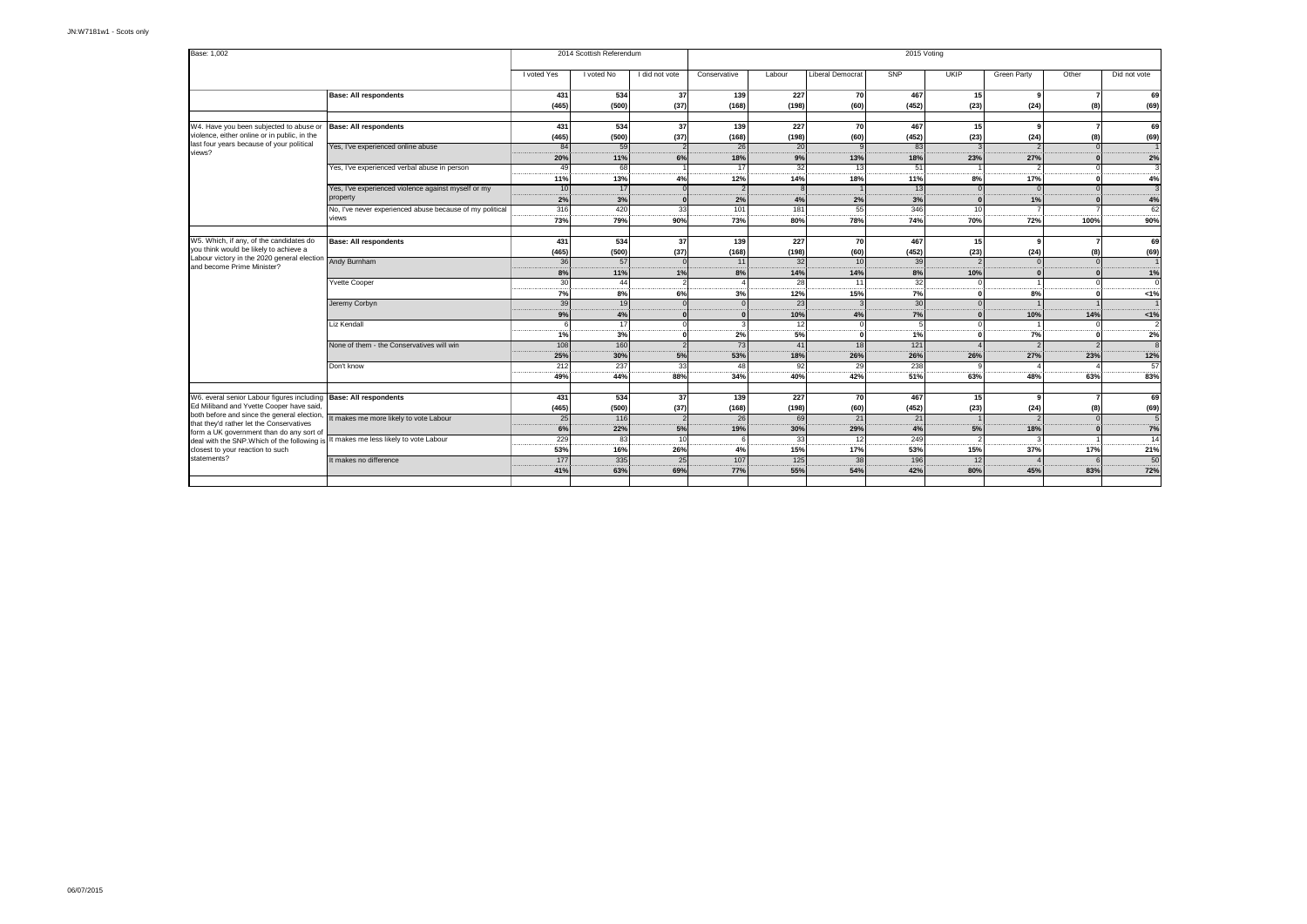| Base: 1,002                                                                            |                                                          |              |                    |                         | Did you vote in Scotland in the 2011 Scottish Parliamentary Election? If so, who did you vote for with your constituency vote? |              |           |              |                 |                             |           | Country of birth                                                                                                                                                                                                                                                                                                                                                                                  |                  |
|----------------------------------------------------------------------------------------|----------------------------------------------------------|--------------|--------------------|-------------------------|--------------------------------------------------------------------------------------------------------------------------------|--------------|-----------|--------------|-----------------|-----------------------------|-----------|---------------------------------------------------------------------------------------------------------------------------------------------------------------------------------------------------------------------------------------------------------------------------------------------------------------------------------------------------------------------------------------------------|------------------|
|                                                                                        |                                                          | Conservative | Labour             | <b>Liberal Democrat</b> | SNP                                                                                                                            | Greens       | Other     | Did not vote | Can't remember  | was not eligible<br>to vote | England   | Scotland                                                                                                                                                                                                                                                                                                                                                                                          | Elsewhere        |
|                                                                                        | <b>Base: All respondents</b>                             | 105          | 235                | 74                      | 347                                                                                                                            |              | 16I       | 136          | 43              | 39                          | 90        | 832<br>(768)<br>(156)<br>832<br>90<br>(156)<br>(768)<br>129<br>10<br>15%<br>11%<br>100<br>11<br>12%<br>12%<br>26<br>3%<br>2%<br>630<br>71<br><br>76%<br>79%<br>832<br>90<br>(768)<br>(156)<br>81<br>10%<br>9%<br>60<br>7%<br>11%<br>48<br>6%<br>4%<br>18<br>2%<br>2%<br>227<br>29<br>33%<br>27%<br>398<br>38<br>42%<br>48%<br>832<br>90<br>(768)<br>(156)<br>117<br>17<br>14%<br>19%<br>286<br>17 | 80               |
|                                                                                        |                                                          | (125)        | (202)              | (73)                    | (370)                                                                                                                          | (17)         | (21)      | (123)        | (44)            | (27)                        |           |                                                                                                                                                                                                                                                                                                                                                                                                   | (78)             |
|                                                                                        |                                                          |              |                    |                         |                                                                                                                                |              |           |              |                 |                             |           |                                                                                                                                                                                                                                                                                                                                                                                                   |                  |
| W4. Have you been subjected to abuse or                                                | <b>Base: All respondents</b>                             | 105          | 235                | 74                      | 347                                                                                                                            |              | 16I       | 136          | 43              | 39                          |           |                                                                                                                                                                                                                                                                                                                                                                                                   | 80               |
| violence, either online or in public, in the                                           |                                                          | (125)        | (202)              | (73)                    | (370)                                                                                                                          | (17)         | (21)      | (123)        | (44)            | (27)                        |           |                                                                                                                                                                                                                                                                                                                                                                                                   | (78)             |
| last four years because of your political<br>views?                                    | Yes, I've experienced online abuse                       | 12           | 18<br><b>COLOR</b> | 17                      | 67                                                                                                                             |              |           | 12           |                 | 12                          |           |                                                                                                                                                                                                                                                                                                                                                                                                   | $\overline{7}$   |
|                                                                                        |                                                          | 11%          | 7%                 | 23%                     | 19%                                                                                                                            | 28%          | 23%       | 9%           | 4%              | 32%                         |           |                                                                                                                                                                                                                                                                                                                                                                                                   | 8%               |
|                                                                                        | Yes, I've experienced verbal abuse in person             | 20<br>       | 29                 | 16                      | 37                                                                                                                             |              |           |              |                 |                             |           |                                                                                                                                                                                                                                                                                                                                                                                                   | $\overline{7}$   |
|                                                                                        |                                                          | 19%          | <br>12%            | 21%                     | 11%                                                                                                                            | 4%           | <br>26%   | 3%           | 4%              | 15%                         |           |                                                                                                                                                                                                                                                                                                                                                                                                   | --------<br>9%   |
|                                                                                        | Yes, I've experienced violence against myself or my      |              |                    |                         | 10                                                                                                                             |              |           |              |                 |                             |           |                                                                                                                                                                                                                                                                                                                                                                                                   | $\overline{0}$   |
|                                                                                        | property                                                 | 3%           | 3%                 | 3%                      | 3%                                                                                                                             |              | 4%        | 2%           |                 |                             |           |                                                                                                                                                                                                                                                                                                                                                                                                   | ຶ່               |
|                                                                                        | No, I've never experienced abuse because of my political | $^{78}$      | 186<br>------      | 52                      | 257<br>-----                                                                                                                   | ---------    | --------  | 119          | 41<br>------    | 22<br>                      |           |                                                                                                                                                                                                                                                                                                                                                                                                   | 69<br>---------- |
|                                                                                        | views                                                    | 74%          | 79%                | 71%                     | 74%                                                                                                                            | 72%          | 54%       | 88%          | 94%             | 56%                         |           |                                                                                                                                                                                                                                                                                                                                                                                                   | 86%              |
| W5. Which, if any, of the candidates do                                                | <b>Base: All respondents</b>                             | 105          | 235                | 74                      | 347                                                                                                                            | $\mathbf{R}$ | 16        | 136          | 43              | 39                          |           |                                                                                                                                                                                                                                                                                                                                                                                                   | 80               |
| you think would be likely to achieve a                                                 |                                                          | (125)        | (202)              | (73)                    | (370)                                                                                                                          | (17)         | (21)      | (123)        | (44)            | (27)                        |           |                                                                                                                                                                                                                                                                                                                                                                                                   | (78)             |
| Labour victory in the 2020 general election                                            | Andy Burnham                                             | 11           | 30                 | 11                      | 25                                                                                                                             |              |           | 12           |                 |                             |           |                                                                                                                                                                                                                                                                                                                                                                                                   | 5                |
| and become Prime Minister?                                                             |                                                          | 11%          | 13%                | 15%                     | 7%                                                                                                                             | 8%           |           | 9%           | 4%              | 7%                          |           |                                                                                                                                                                                                                                                                                                                                                                                                   | 6%               |
|                                                                                        | Yvette Cooper                                            |              | 30                 |                         | 26                                                                                                                             |              |           |              |                 |                             |           |                                                                                                                                                                                                                                                                                                                                                                                                   | 6                |
|                                                                                        |                                                          | $1\%$        | 13%                | 9%                      | 8%                                                                                                                             | 11%          |           | 5%           | 5%              | 6%                          |           |                                                                                                                                                                                                                                                                                                                                                                                                   | 8%               |
|                                                                                        | Jeremy Corbyn                                            |              | 22                 |                         | 27                                                                                                                             |              |           |              |                 |                             |           |                                                                                                                                                                                                                                                                                                                                                                                                   | 6                |
|                                                                                        |                                                          |              | 9%                 | 8%                      | 8%                                                                                                                             | 12%          | 10%       | 1%           |                 |                             |           |                                                                                                                                                                                                                                                                                                                                                                                                   | 8%               |
|                                                                                        | Liz Kendall                                              |              |                    |                         |                                                                                                                                |              |           |              |                 |                             |           |                                                                                                                                                                                                                                                                                                                                                                                                   | 3                |
|                                                                                        |                                                          | 5%           | 2%                 | 1%                      | 2%                                                                                                                             | -----<br>3%  |           | 3%           | 1%              |                             |           |                                                                                                                                                                                                                                                                                                                                                                                                   | 4%               |
|                                                                                        | None of them - the Conservatives will win                | 58           | 40                 | 21                      | 95                                                                                                                             |              |           | 34           | 10 <sup>1</sup> |                             |           |                                                                                                                                                                                                                                                                                                                                                                                                   | 14               |
|                                                                                        |                                                          | 55%          | 17%                | 28%                     | 27%                                                                                                                            | 14%          | 48%       | 25%          | 23%             | 9%                          |           |                                                                                                                                                                                                                                                                                                                                                                                                   | 17%              |
|                                                                                        | Don't know                                               | 29           | 108                | 29                      | 166                                                                                                                            |              |           | 78           | 29              | 31                          |           |                                                                                                                                                                                                                                                                                                                                                                                                   | 46               |
|                                                                                        |                                                          | 28%          | 46%                | 39%                     | 48%                                                                                                                            | 51%          | 42%       | 58%          | 67%             | 78%                         |           |                                                                                                                                                                                                                                                                                                                                                                                                   | 57%              |
|                                                                                        |                                                          |              |                    |                         |                                                                                                                                |              |           | 136          |                 |                             |           |                                                                                                                                                                                                                                                                                                                                                                                                   |                  |
| W6. everal senior Labour figures including<br>Ed Miliband and Yvette Cooper have said. | <b>Base: All respondents</b>                             | 105          | 235                | 74                      | 347                                                                                                                            | я.           | <b>16</b> |              | 43              | 39                          |           |                                                                                                                                                                                                                                                                                                                                                                                                   | 80               |
| both before and since the general election,                                            |                                                          | (125)        | (202)              | (73)                    | (370)                                                                                                                          | (17)         | (21)      | (123)        | (44)            | (27)                        |           |                                                                                                                                                                                                                                                                                                                                                                                                   | (78)             |
| that they'd rather let the Conservatives                                               | It makes me more likely to vote Labour                   | 19           | 54                 | 24                      | 18                                                                                                                             |              |           | 15           |                 |                             |           |                                                                                                                                                                                                                                                                                                                                                                                                   | $\mathbf{g}$     |
| form a UK government than do any sort of                                               |                                                          | 18%          | 23%                | 33%                     | 5%                                                                                                                             | 8%           | 26%       | 11%          | 11%             | 8%<br>1 <sup>c</sup>        |           |                                                                                                                                                                                                                                                                                                                                                                                                   | 11%              |
| deal with the SNP. Which of the following is                                           | It makes me less likely to vote Labour                   |              | 59                 | 13                      | 169                                                                                                                            |              |           | 36           |                 |                             |           |                                                                                                                                                                                                                                                                                                                                                                                                   | 19               |
| closest to your reaction to such<br>statements?                                        |                                                          | 7%<br>78     | 25%                | 18%<br>36               | 49%<br>160                                                                                                                     | 49%          | 28%       | 27%<br>84    | 24%             | 48%<br>17                   | 18%<br>56 | 34%<br>430                                                                                                                                                                                                                                                                                                                                                                                        | 24%<br>51        |
|                                                                                        | It makes no difference                                   | 75%          | 122<br>52%         |                         |                                                                                                                                |              |           |              | 28              |                             |           |                                                                                                                                                                                                                                                                                                                                                                                                   | 64%              |
|                                                                                        |                                                          |              |                    | 49%                     | 46%                                                                                                                            | 43%          | 46%       | 62%          | 64%             | 44%                         | 62%       | 52%                                                                                                                                                                                                                                                                                                                                                                                               |                  |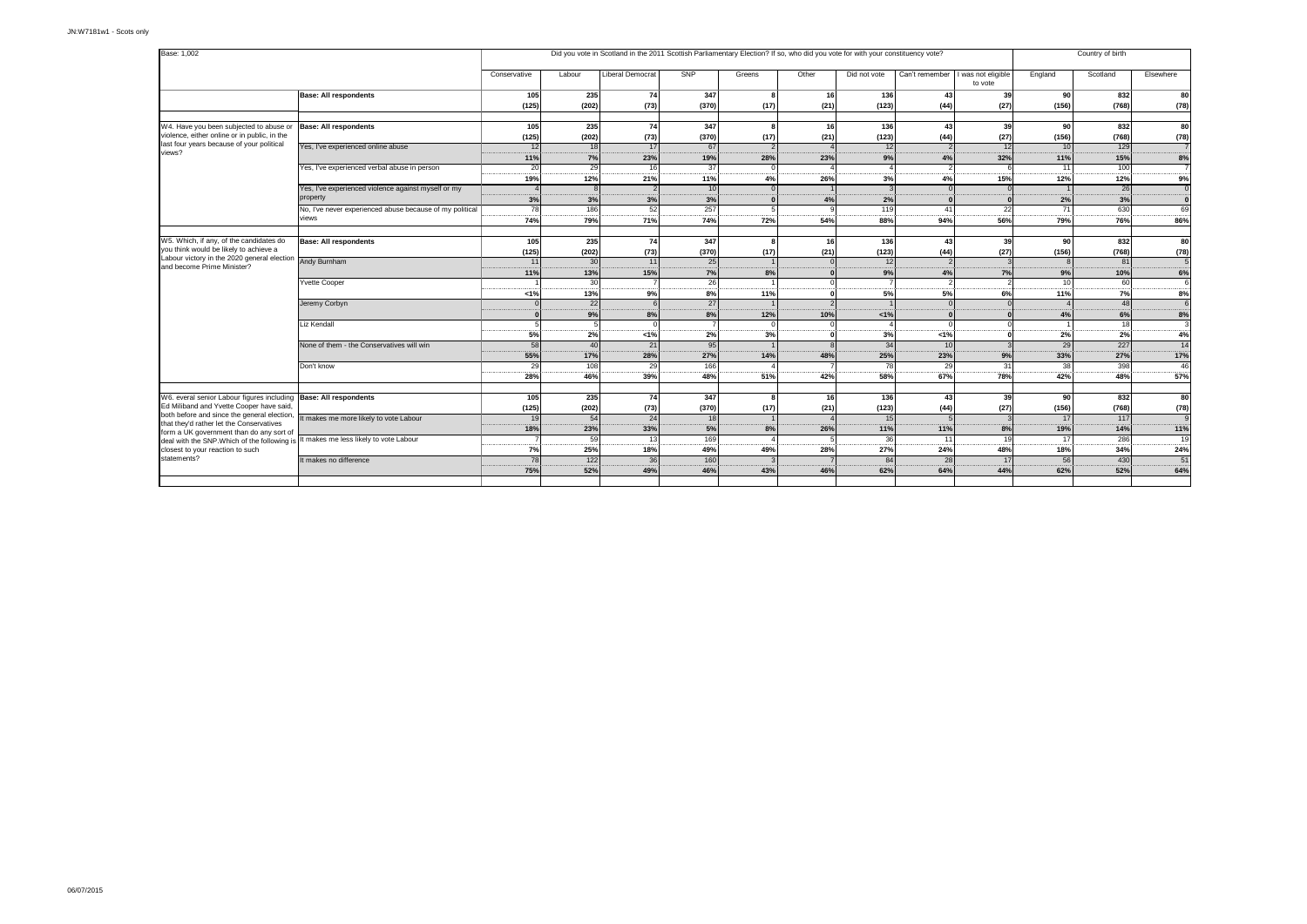| Base: 1.002                                                                              |                                                          |                |               | 2014 Referendum vote by Country of birth |               |              |            |                |
|------------------------------------------------------------------------------------------|----------------------------------------------------------|----------------|---------------|------------------------------------------|---------------|--------------|------------|----------------|
|                                                                                          |                                                          | Yes x Scotland | Yes x England | Yes x Other                              | No x Scotland | No x England | No x Other | Rest of GB     |
|                                                                                          | <b>Base: All respondents</b>                             | 389<br>(396)   | 22<br>(45)    | 20<br>(24)                               | 424<br>(352)  | 66<br>(107)  | 44<br>(41) | 1791<br>(956)  |
|                                                                                          |                                                          |                |               |                                          |               |              |            |                |
| W4. Have you been subjected to abuse or<br>violence, either online or in public, in the  | <b>Base: All respondents</b>                             | 389<br>(396)   | 22<br>(45)    | 20<br>(24)                               | 424<br>$-352$ | 66<br>(107)  | 44<br>(41) | 1791<br>(956)  |
| last four years because of your political                                                | Yes, I've experienced online abuse                       | 80             |               |                                          | 47            |              |            | 136            |
| views?                                                                                   |                                                          | 21%            | 8%            | 13%                                      | 11%           | 12%          | 8%         | 8%             |
|                                                                                          | Yes, I've experienced verbal abuse in person             | 42             |               |                                          | 58            |              |            | 116            |
|                                                                                          |                                                          | 11%            | 16%           | 16%                                      | 14%           | 11%          | 6%         | 6%             |
|                                                                                          | Yes, I've experienced violence against myself or my      | 10             | $\Omega$      |                                          | 16            |              |            | 26             |
|                                                                                          | property                                                 | 2%             | 2%            |                                          | 4%            | 2%           |            | 1%             |
|                                                                                          | No, I've never experienced abuse because of my political | 283            | 17            | 16                                       | 330           | 51           | 39         | 1570           |
|                                                                                          | views                                                    | 73%            | 78%           | 79%                                      | 78%           | 78%          | 88%        | 88%            |
|                                                                                          |                                                          |                |               |                                          |               |              |            |                |
| W5. Which, if any, of the candidates do                                                  | <b>Base: All respondents</b>                             | 389            | 22            | 20                                       | 424           | 66           | 44         | 1791           |
| you think would be likely to achieve a<br>Labour victory in the 2020 general election    |                                                          | (396)          | (45)          | (24)                                     | (352)         | (107)        | (41)       | (956)          |
| and become Prime Minister?                                                               | Andy Burnham                                             | 35             |               |                                          | 46            |              |            | 243            |
|                                                                                          |                                                          | 9%             | 3%            |                                          | 11%           | 12%          | 9%         | 14%            |
|                                                                                          | Yvette Cooper                                            | 27             |               | n                                        | 31            |              |            | 122            |
|                                                                                          |                                                          | 7%             | 17%           | n                                        | 7%            | 9%           | 15%        | $\frac{1}{7%}$ |
|                                                                                          | Jeremy Corbyn                                            | 34             |               |                                          | 14            |              |            | 57<br>3%       |
|                                                                                          |                                                          | 9%             | 5%            | 17%                                      | 3%            | 4%           | 6%         |                |
|                                                                                          | Liz Kendall                                              |                |               |                                          | 13            |              |            | 61<br>         |
|                                                                                          |                                                          | 1%             | 2%            | ŋ                                        | 3%            | 2%           | 7%         | 3%             |
|                                                                                          | None of them - the Conservatives will win                | 99             |               |                                          | 127           | 25           |            | 565            |
|                                                                                          |                                                          | 25%            | 20%           | 24%                                      | 30%           | 38%          | 20%        | 32%            |
|                                                                                          | Don't know                                               | 189            | 12            | 12                                       | 194           | 24           | 19         | 744            |
|                                                                                          |                                                          | 48%            | 54%           | 58%                                      | 46%           | 36%          | 43%        | 42%            |
| W6. everal senior Labour figures including                                               | <b>Base: All respondents</b>                             | 389            | 22            | 20                                       | 424           | 66           | 44         | 1791           |
| Ed Miliband and Yvette Cooper have said.                                                 |                                                          | (396)          | (45)          | (24)                                     | (352)         | (107)        | (41)       | (956)          |
| both before and since the general election,                                              | It makes me more likely to vote Labour                   | 21             |               |                                          | $Q_{\Delta}$  | 14           |            | 304            |
| that they'd rather let the Conservatives                                                 |                                                          | 5%             | 17%           | $\Omega$                                 | 22%           | 21%          | 20%        | 17%            |
| form a UK government than do any sort of<br>deal with the SNP. Which of the following is | t makes me less likely to vote Labour                    | 215            |               |                                          | 65            | 11           |            | 253            |
| closest to your reaction to such                                                         |                                                          | 55%            | 25%           | 44%                                      | 15%           | 16%          | 18%        | 14%            |
| statements?                                                                              | It makes no difference                                   | 153            | 13            | 11                                       | 266           | 41           | 28         | 1235           |
|                                                                                          |                                                          | 39%            | 58%           | 56%                                      | 63%           | 63%          | 63%        | 69%            |
|                                                                                          |                                                          |                |               |                                          |               |              |            |                |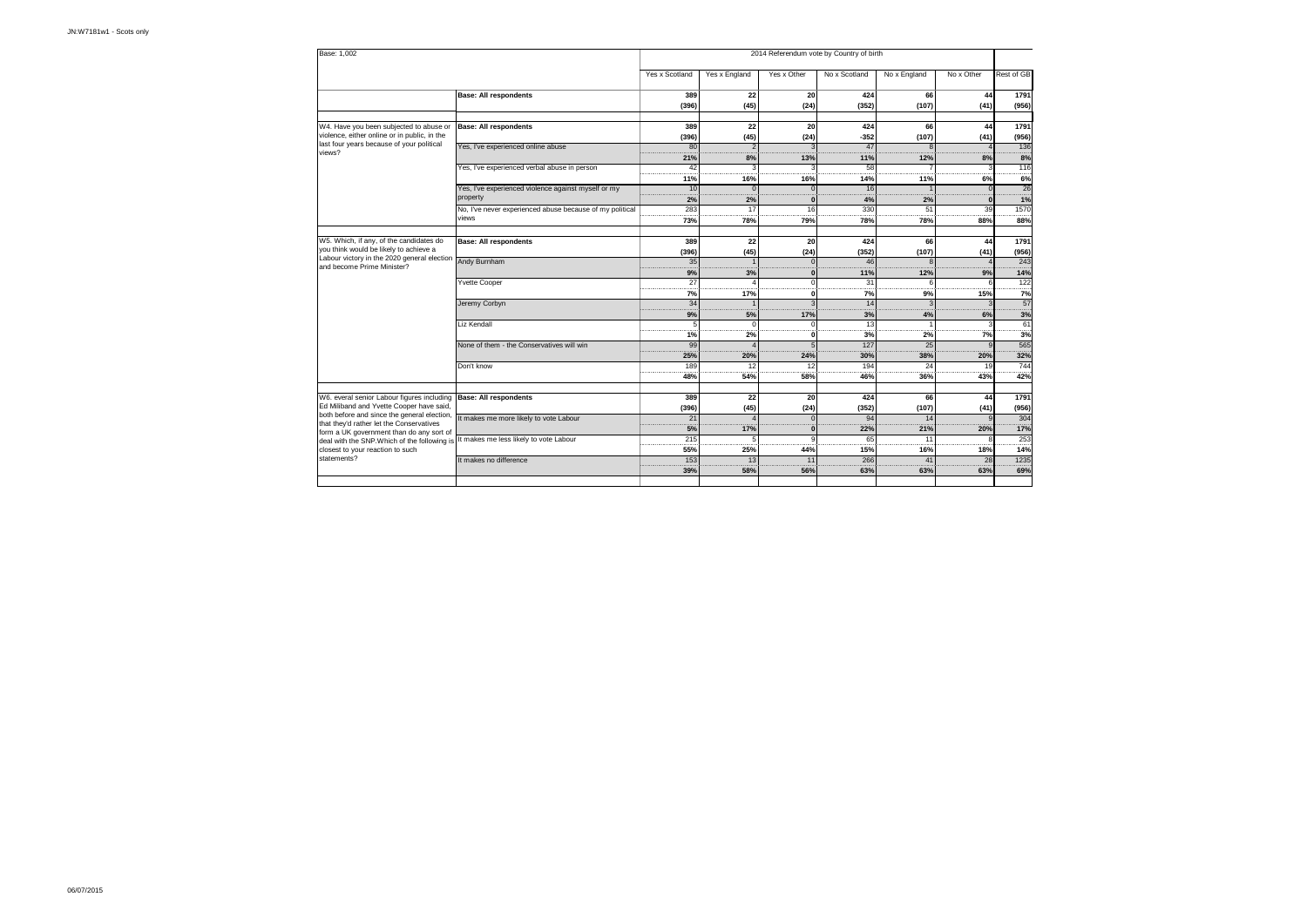| Base: 1,002                                                                           |                                                       | Total                       |                                | Gender                            |                              |                            |                | Gender x Age         |                 |                        | Socio-economic grade  |                             |
|---------------------------------------------------------------------------------------|-------------------------------------------------------|-----------------------------|--------------------------------|-----------------------------------|------------------------------|----------------------------|----------------|----------------------|-----------------|------------------------|-----------------------|-----------------------------|
|                                                                                       |                                                       |                             | Male                           | Female                            | Male x 18-34                 | Male x 35-54               | Male $x 55+$   | Female x 18-34       | Female x 35-54  | Female x 55+           | ABC <sub>1</sub>      | C <sub>2</sub> DE           |
|                                                                                       | <b>Base: All respondents</b>                          | 1002<br>(1002)              | 481<br>(468)                   | 521<br>(534)                      | 148<br>(58)                  | 167<br>(184)               | 165<br>(226)   | 150<br>(122)         | 175<br>(214)    | 195<br>(198)           | 456<br>(616)          | 546<br>(386)                |
|                                                                                       |                                                       |                             |                                |                                   |                              |                            |                |                      |                 |                        |                       |                             |
| W7. Which of these is closest to your ideal Base: All respondents<br>scenario?        |                                                       | 1002<br>(1002)              | 481<br>(468)                   | 521<br>(534)                      | 148<br>(58)                  | 167<br>(184)               | 165<br>(226)   | 150<br>(122)         | 175<br>(214)    | 195<br>(198)           | 456<br>(616)          | 546<br>(386)                |
|                                                                                       | An independent Scotland within the EU                 | 324<br>32%                  | 175<br>36%                     | 149<br>29%                        | 60<br>41%                    | 66<br>39%                  | 49<br>30%      | 62<br>41%            | 47<br>27%       | 41<br>21%              | 132<br>29%            | 192<br><br>35%              |
|                                                                                       | An independent Scotland outside the EU                | 114<br>                     | 58<br>                         | 57                                | 22<br>---------<br>--------- | 19<br>-------------------- | 17<br>         |                      | 24<br>          | 25<br>                 | 24<br>------          | 91<br>                      |
|                                                                                       | Scotland inside both the UK and the EU                | 11%<br>314<br>              | 12%<br>154<br>                 | 11%<br>160<br><b>BER BERRIEDE</b> | 15%<br>45<br>                | 11%<br>45<br>              | 10%<br>64<br>  | 5%<br>52<br>-------- | 14%<br>51<br>   | 13%<br>57<br>          | 5%<br>196<br>-------  | 17%<br>117<br>------------  |
|                                                                                       | Scotland inside the UK but outside the EU             | 31%<br>154                  | 32%<br>67                      | 31%<br>88                         | 30%<br>13                    | 27%<br>30                  | 39%<br>24      | 35%<br>13            | 29%<br>23       | 29%<br>52              | 43%<br>70             | 21%<br>84                   |
|                                                                                       |                                                       | --------------------<br>15% | <br>14%                        | 17%                               | <br>9%                       | ---------<br>18%           | <br>14%        | <br>9%               | <br>13%         | <br>26%                | --------<br>15%       | <br>15%                     |
|                                                                                       | Don't know                                            | <b>QF</b><br>10%            | 28<br>------------------<br>6% | 68<br>13%                         | 6%                           | 5%                         | --------<br>7% | 15<br>10%            | 31<br>.<br>18%  | 21<br>---------<br>11% | 34<br>.<br>7%         | 61<br>--------------<br>11% |
|                                                                                       |                                                       |                             |                                |                                   |                              |                            |                |                      |                 |                        |                       |                             |
| W8. Scotland will soon have the power to<br>set its own rates of income tax. Which of | <b>Base: All respondents</b>                          | 1002<br>(1002)              | 481<br>(468)                   | 521<br>(534)                      | 148<br>(58)                  | 167<br>(184)               | 165<br>(226)   | 150<br>(122)         | 175<br>(214)    | 195<br>(198)           | 456<br>(616)          | 546<br>(386)                |
| the following do you think the Scottish<br>Government should do with that power?      | Increase income tax to fund public services           | 241<br><br>--------<br>24%  | 125<br>-------<br>26%          | 116<br>22%                        | 39<br><br>26%                | 47<br><br>28%              | 39<br><br>24%  | 32<br>21%            | 42<br><br>24%   | 21%                    | 120<br><br>26%        | 120<br><br>22%              |
|                                                                                       | Cut income tax so people can keep more of their money | 290<br><br>29%              | 145<br><br>30%                 | 145<br>28%                        | 68<br>-------<br>46%         | 39<br>--------<br>23%      | 37<br><br>23%  | 52<br>35%            | 41<br><br>24%   | 51<br><br>26%          | 112<br>-------<br>25% | 178<br>-------<br>33%       |
|                                                                                       | Keep income tax the same as it is now                 | 472<br>.                    | 212                            | 260                               | 41                           | 82                         | 89             | 67                   | 92 <sub>1</sub> | 102                    | 224                   | 248<br>----------------     |
|                                                                                       |                                                       | 47%                         | 44%                            | 50%                               | 28%                          | 49%                        | 54%            | 44%                  | 52%             | 52%                    | 49%                   | 45%                         |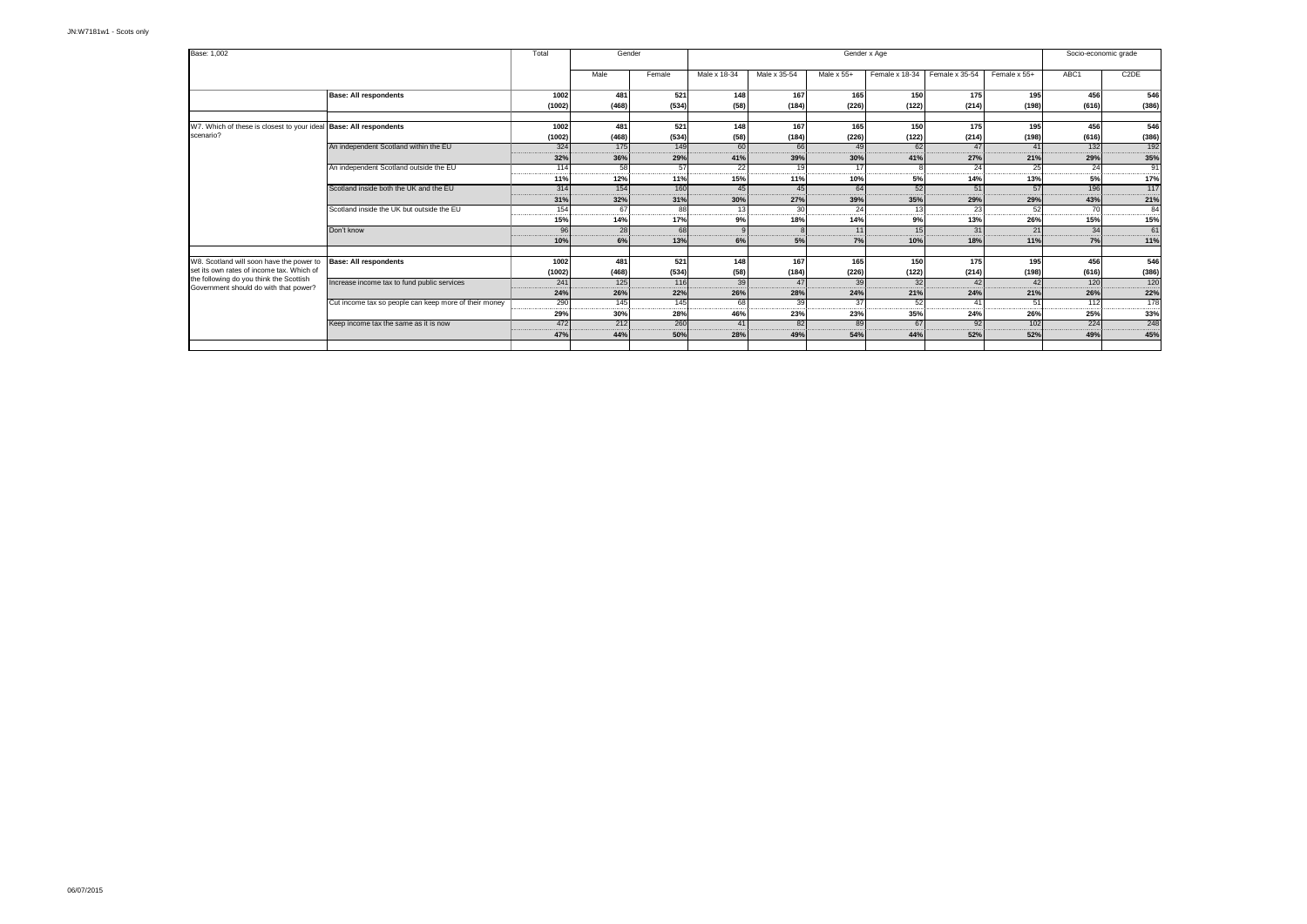| Base: 1,002                                                                           |                                                       |                                     | 2014 Scottish Referendum |                        |                          |                     |                                               | 2015 Voting                        |                  |                    |                        |                        |
|---------------------------------------------------------------------------------------|-------------------------------------------------------|-------------------------------------|--------------------------|------------------------|--------------------------|---------------------|-----------------------------------------------|------------------------------------|------------------|--------------------|------------------------|------------------------|
|                                                                                       |                                                       | I voted Yes                         | I voted No               | I did not vote         | Conservative             | Labour              | <b>Liberal Democrat</b>                       | <b>SNP</b>                         | <b>UKIP</b>      | <b>Green Party</b> | Other                  | Did not vote           |
|                                                                                       | <b>Base: All respondents</b>                          | 431<br>(465)                        | 534<br>(500)             | 37<br>(37)             | 139<br>(168)             | 227<br>(198)        | 70<br>(60)                                    | 467<br>(452)                       | 15<br>(23)       | (24)               | (8)                    | 69<br>(69)             |
| W7. Which of these is closest to your ideal Base: All respondents                     |                                                       | 431                                 | 534                      | 37                     | 139                      | 227                 | 70                                            | 467                                | 15               |                    |                        | 69                     |
| scenario?                                                                             |                                                       | (465)                               | (500)                    | (37)                   | (168)                    | (198)               | (60)                                          | (452)                              | (23)             | (24)               | (8)                    | (69)                   |
|                                                                                       | An independent Scotland within the EU                 | 283<br>--------<br>-------<br>66%   | 32<br><br>6%             | 24%                    | 1%                       | 21<br><br>9%        | 2%                                            | 279<br>60%                         |                  | 36%                | 3%                     | 18<br><br>26%          |
|                                                                                       | An independent Scotland outside the EU                | 100<br>                             |                          |                        |                          | ------------------- |                                               | 96                                 | -------------    |                    | ----------------       |                        |
|                                                                                       | Scotland inside both the UK and the EU                | 23%<br>15<br>                       | 2%<br>288<br>            | 12%                    | 71<br>                   | 3%<br>121           | 4%<br>53<br><b><i><u>PERMIT BERRY</u></i></b> | 21%<br>38                          | 21%              |                    | 39%                    | 5%<br>24<br>           |
|                                                                                       | Scotland inside the UK but outside the EU             | 3%                                  | 54%<br>150               | 30%                    | 51%<br>60                | 53%<br>52           | 76%                                           | 8%<br>19                           | 8%<br>10         | 47%                | 9%                     | 35%                    |
|                                                                                       |                                                       | --------------------<br>1%          | <br>28%                  | ----------------<br>5% | -----------------<br>43% | <br>23%             | <br>10%                                       | -------------------<br>4%          | ---------<br>71% | 10%                | ---------------<br>20% | <br>5%                 |
|                                                                                       | Don't know                                            | 31<br><br>7%                        | 54<br><br>10%            | 10<br>.<br>28%         | <br>5%                   | 25<br><br>11%       | 9%                                            | 35<br>----------------------<br>8% |                  | 6%                 | <br>28%                | 20<br><br>29%          |
|                                                                                       |                                                       |                                     |                          |                        |                          |                     |                                               |                                    |                  |                    |                        |                        |
| W8. Scotland will soon have the power to<br>set its own rates of income tax. Which of | <b>Base: All respondents</b>                          | 431<br>(465)                        | 534<br>(500)             | 37<br>(37)             | 139<br>(168)             | 227<br>(198)        | 70<br>(60)                                    | 467<br>(452)                       | 15<br>(23)       | (24)               |                        | 69<br>(69)             |
| the following do you think the Scottish<br>Government should do with that power?      | Increase income tax to fund public services           | 139<br>---------------------<br>32% | 98<br><br>18%            | 9%                     | 21<br>                   | 51<br>22%           | <br>16%                                       | 148<br>32%                         |                  | 41%                | 17%                    | -------------          |
|                                                                                       | Cut income tax so people can keep more of their money | 132<br>--------------------         | 135<br>                  | 2 <sup>2</sup>         | 15%<br>$\Lambda$<br>     | 58<br>              |                                               | 132<br>                            | 6%<br>--------   |                    |                        | 5%<br>34<br>           |
|                                                                                       | Keep income tax the same as it is now                 | 31%<br>160                          | 25%<br>300               | 61%                    | 30%<br>76                | 26%<br>118          | 20%<br>$\overline{A}$                         | 28%<br>186                         | 32%              | 16%                | 43%                    | 49%<br>$\overline{32}$ |
|                                                                                       |                                                       | -----------------------<br>37%      | 56%                      | 30%                    | 54%                      | 52%                 | <br>63%                                       | 40%                                | 62%              | 43%                | 40%                    | .<br>46%               |
|                                                                                       |                                                       |                                     |                          |                        |                          |                     |                                               |                                    |                  |                    |                        |                        |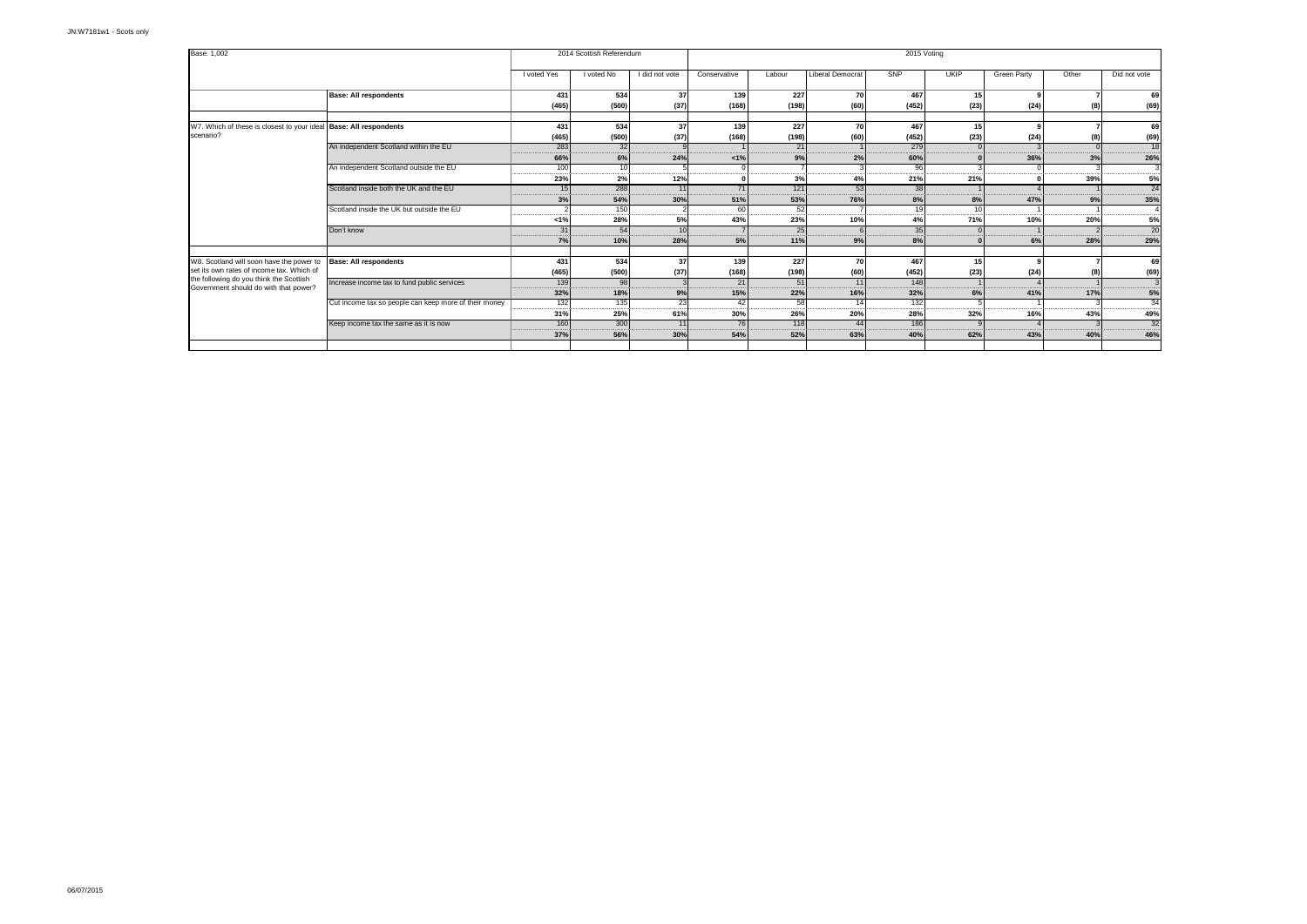| Base: 1,002                                                                           |                                                       |                                 |                       |                        | Did you vote in Scotland in the 2011 Scottish Parliamentary Election? If so, who did you vote for with your constituency vote? |                            |                            |                                |                                    |                                                |                          | Country of birth            |                          |
|---------------------------------------------------------------------------------------|-------------------------------------------------------|---------------------------------|-----------------------|------------------------|--------------------------------------------------------------------------------------------------------------------------------|----------------------------|----------------------------|--------------------------------|------------------------------------|------------------------------------------------|--------------------------|-----------------------------|--------------------------|
|                                                                                       |                                                       | Conservative                    | Labour                | Liberal Democrat       | SNP                                                                                                                            | Greens                     | Other                      | Did not vote                   |                                    | Can't remember   I was not eligible<br>to vote | England                  | Scotland                    | Elsewhere                |
|                                                                                       | <b>Base: All respondents</b>                          | 105<br>(125)                    | 235<br>(202)          | 74<br>(73)             | 347<br>(370)                                                                                                                   | (17)                       | 16<br>(21)                 | 136<br>(123)                   | 43<br>(44)                         | 39<br>(27)                                     | 90<br>(156)              | 832<br>(768)                | 80<br>(78)               |
| W7. Which of these is closest to your ideal Base: All respondents                     |                                                       | 105                             | 235                   | 74                     | 347                                                                                                                            |                            | 16                         | 136                            | 43                                 |                                                | 90                       | 832                         | 80                       |
| scenario?                                                                             | An independent Scotland within the EU                 | (125)<br><b><i>COLORADO</i></b> | (202)<br>46<br>------ | (73)                   | (370)<br>197                                                                                                                   | (17)                       | (21)                       | (123)<br>37                    | (44)                               | (27)                                           | (156)<br>12              | (768)<br>291                | (78)<br>22<br>--------   |
|                                                                                       | An independent Scotland outside the EU                | 2%                              | 20%                   | 13%                    | 57%<br>69                                                                                                                      | 36%                        | 28%                        | 27%<br>20                      | 17%                                | 45%                                            | 13%                      | 35%<br>100                  | 27%                      |
|                                                                                       | Scotland inside both the UK and the EU                | 2%<br>54                        | 7%<br>96              | 5%<br>10 <sup>1</sup>  | 20%<br>31                                                                                                                      |                            | 4%                         | 15%<br>45                      | 6%<br>17                           | 1%                                             | 14%<br>37 <sup>1</sup>   | 12%<br>233                  | 3%<br>44                 |
|                                                                                       | Scotland inside the UK but outside the EU             | <br>52%                         | <br>41%<br>52         | 65%                    | <br>9%<br>23                                                                                                                   | 54%                        | 2%                         | .<br>33%                       | ---------------------<br>38%<br>12 | 47%                                            | <br>41%<br>20            | -------------<br>28%<br>130 | .<br>55%                 |
|                                                                                       | Don't know                                            | <br>39%                         | <br>22%<br>24         | 11%                    | --------------------<br>6%<br>28                                                                                               | -------------------<br>10% | <br>46%                    | 7%<br>24                       | <br>28%                            | 2%                                             | -----------------<br>22% | -----------<br>16%          | -----------------<br>5%  |
|                                                                                       |                                                       | <br>4%                          | <br>10%               | 6%                     | ---------------------------<br>8%                                                                                              | ------------------         | -------------------<br>20% | -----------------------<br>18% | .<br>11%                           | --------------------                           | 11%                      | 9%                          | ------------------<br>9% |
| W8. Scotland will soon have the power to<br>set its own rates of income tax. Which of | <b>Base: All respondents</b>                          | 105<br>(125)                    | 235<br>(202)          | 74<br>(73)             | 347<br>(370)                                                                                                                   | (17)                       | 16<br>(21)                 | 136<br>(123)                   | 43<br>(44)                         | 39<br>(27)                                     | ٩n<br>(156)              | 832<br>(768)                | 80<br>(78)               |
| the following do you think the Scottish<br>Government should do with that power?      | Increase income tax to fund public services           | 10<br>19%                       | $\Delta^E$<br><br>19% | 18<br>24%              | 112<br><br>32%                                                                                                                 | 46%                        | 33%                        | 28<br>20%                      | 9%                                 | 16%                                            | 17%                      | 214<br><br>26%              | 12<br><br>15%            |
|                                                                                       | Cut income tax so people can keep more of their money | 28<br>26%                       | 70<br>30%             | <br>16%                | 8F<br>---------------------<br>25%                                                                                             | -----------------<br>19%   | ------------------<br>27%  | <br>39%                        | 32%                                | 55%                                            | 22<br><br>37%            | 221<br><br>27%              | 35<br><br>44%            |
|                                                                                       | Keep income tax the same as it is now                 | 58 <sub>1</sub><br>55%          | 121<br>51%            | $\overline{AB}$<br>60% | 148<br>43%                                                                                                                     | 35%                        | 40%                        | 55<br>40%                      | 26<br>59%                          | 12<br>30%                                      | $\Lambda$<br>46%         | 397<br>48%                  | 33<br>42%                |
|                                                                                       |                                                       |                                 |                       |                        |                                                                                                                                |                            |                            |                                |                                    |                                                |                          |                             |                          |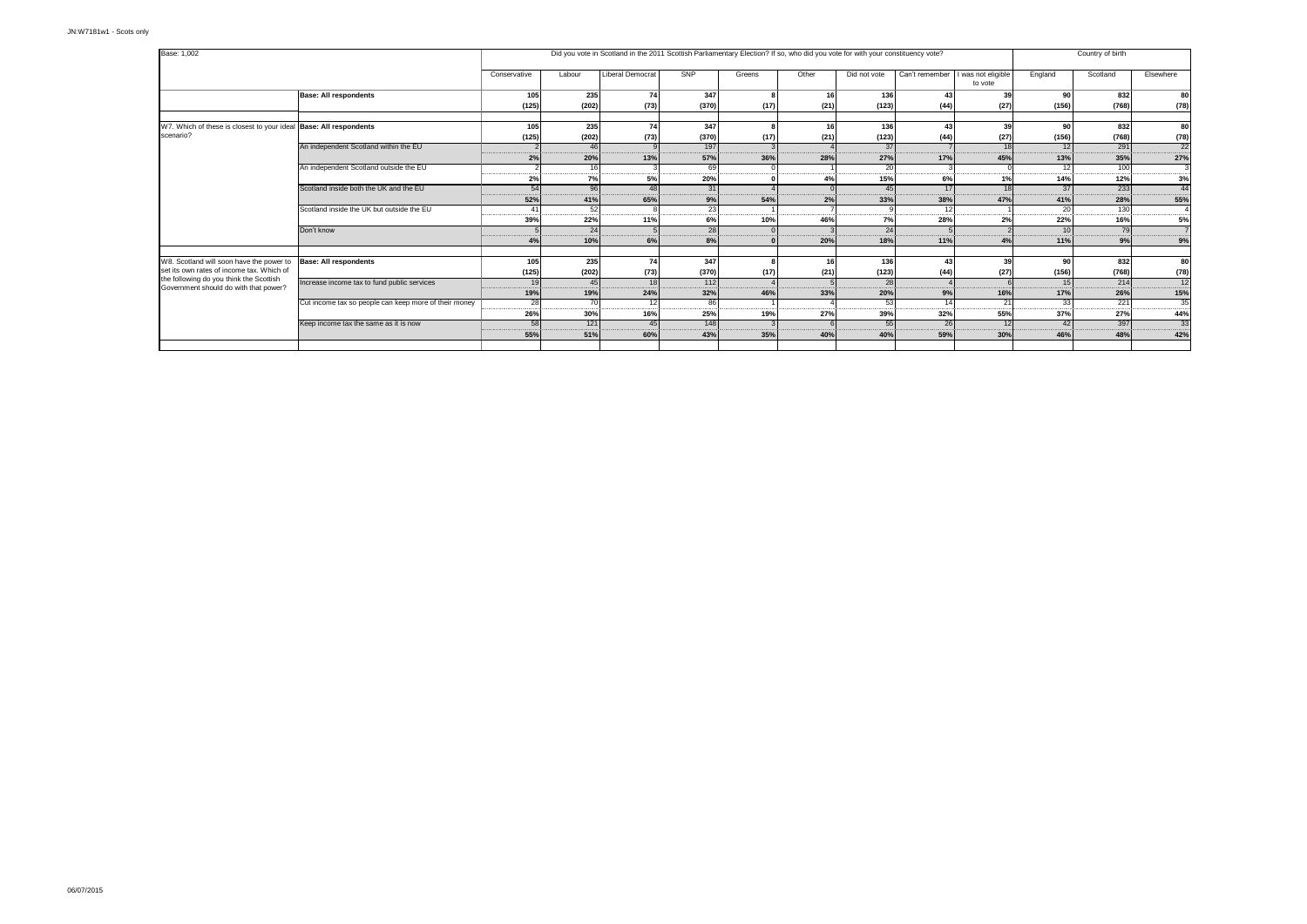| Base: 1,002                                                       |                                                       |                |               | 2014 Referendum vote by Country of birth |               |              |                            |
|-------------------------------------------------------------------|-------------------------------------------------------|----------------|---------------|------------------------------------------|---------------|--------------|----------------------------|
|                                                                   |                                                       | Yes x Scotland | Yes x England | Yes x Other                              | No x Scotland | No x England | No x Other                 |
|                                                                   | <b>Base: All respondents</b>                          | 389            | 22            | 20                                       | 424           | 66           | 44                         |
|                                                                   |                                                       | (396)          | (45)          | (24)                                     | (352)         | (107)        | (41)                       |
| W7. Which of these is closest to your ideal Base: All respondents |                                                       | 389            | 22            | 20                                       | 424           | 66           | 44                         |
| scenario?                                                         |                                                       | (396)          | (45)          | (24)                                     | (352)         | (107)        | (41)                       |
|                                                                   | An independent Scotland within the EU                 | 259            | $\mathbf{R}$  | 16                                       | 28            |              |                            |
|                                                                   |                                                       | 66%            | 38%           | 80%                                      | 7%            | 5%           | 4%                         |
|                                                                   | An independent Scotland outside the EU                | 87             | 12            |                                          | 10            |              |                            |
|                                                                   |                                                       | 22%            | 56%           | 3%                                       | 2%            |              |                            |
|                                                                   | Scotland inside both the UK and the EU                | 12             |               |                                          | 217           | 35           | 35                         |
|                                                                   |                                                       | 3%             | 3%            | 11%                                      | 51%           | 54%          | 80%                        |
|                                                                   | Scotland inside the UK but outside the EU             |                | $\Omega$      |                                          | 126           | 20           |                            |
|                                                                   |                                                       | 1%             | 1%            |                                          | 30%           | 30%          | 9%                         |
|                                                                   | Don't know                                            | 29             |               |                                          | 43            |              |                            |
|                                                                   |                                                       | 7%             | 2%            | 7%                                       | 10%           | 12%          | 7%                         |
| W8. Scotland will soon have the power to                          | <b>Base: All respondents</b>                          | 389            | 22            | 20                                       | 424           | 66           | 44                         |
| set its own rates of income tax. Which of                         |                                                       | (396)          | (45)          | (24)                                     | (352)         | (107)        | (41)                       |
| the following do you think the Scottish                           | Increase income tax to fund public services           | 127            |               |                                          | 85            | 10           |                            |
| Government should do with that power?                             |                                                       | 33%            | 24%           | 35%                                      | 20%           | 15%          | <b>Barbara</b> Maria<br>7% |
|                                                                   | Cut income tax so people can keep more of their money | 118            | 10            |                                          | 94            | 21           | 20                         |
|                                                                   |                                                       | 30%            | 45%           | 17%                                      | 22%           | 33%          | 44%                        |
|                                                                   | Keep income tax the same as it is now                 | 144            |               | 10                                       | 245           | 34           | 21                         |
|                                                                   |                                                       | 37%            | 31%           | 48%                                      | 58%           | 52%          | 48%                        |
|                                                                   |                                                       |                |               |                                          |               |              |                            |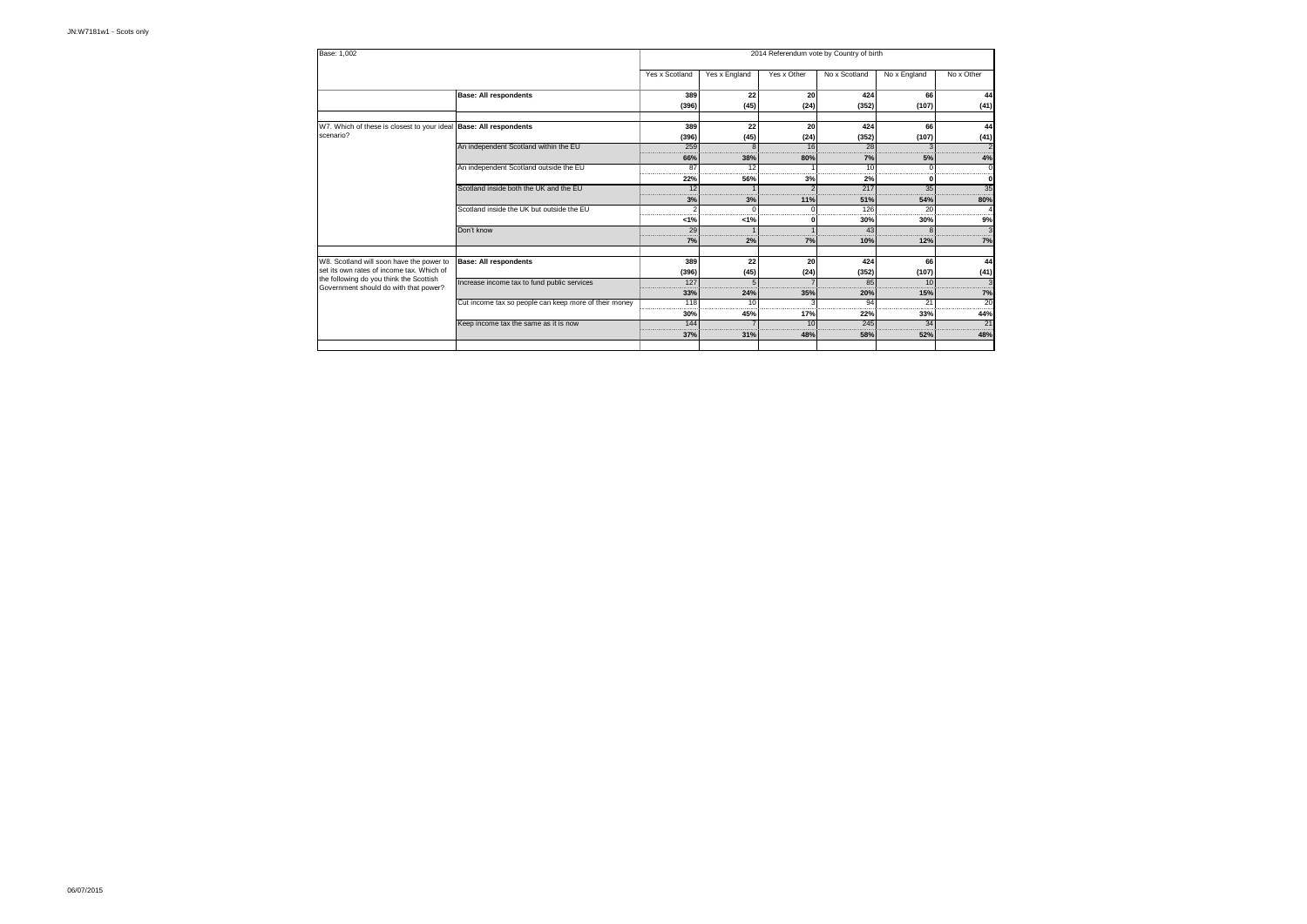| Base: 1,002                           |                                 | Total    | Gender    |          | Gender x Age           |                |                                |                      |                          |              | Socio-economic grade |                      |
|---------------------------------------|---------------------------------|----------|-----------|----------|------------------------|----------------|--------------------------------|----------------------|--------------------------|--------------|----------------------|----------------------|
|                                       |                                 |          | Male      | Female   | Male x 18-34           | Male x 35-54   | Male x 55+                     | Female x 18-34       | Female x 35-54           | Female x 55+ | ABC1                 | C <sub>2</sub> DE    |
|                                       | <b>Base: All respondents</b>    | 1002     | 481       | 521      | 148                    | 167            | 165                            | 150                  | 175                      | 195          | 456                  | 546                  |
|                                       |                                 | (1002)   | (468)     | (534)    | (58)                   | (184)          | (226)                          | (122)                | (214)                    | (198)        | (616)                | (386)                |
| W9. Which, if any, of the following   | <b>Base: All respondents</b>    | 1002     | 481       | 521      | 148                    | 167            | 165                            | 150                  | 175                      | 195          | 456                  | 546                  |
| WEBSITES do you visit at least once a |                                 | (1002)   | (468)     | (534)    | (58)                   | (184)          | (226)                          | (122)                | (214)                    | (198)        | (616)                | (386)                |
| week SPECIFICALLY FOR POLITICAL       | <b>BBC</b>                      | 266      | 164       | 102      | 52                     | 62             | 50                             | 36                   | 36                       | 30           | 145                  | 121                  |
| CONTENT?                              |                                 | 27%      | 34%       | 20%      | 35%                    | 37%            | 31%                            | 24%                  | 21%                      | 15%          | 32%                  | 22%                  |
|                                       | STV                             | 131      | 76        | 56       | 33                     | 27             | 16                             | 19                   | 17                       | 20           | 49                   | 82                   |
|                                       |                                 | 13%      | 16%       | 11%      | 22%                    | 16%            | 10%                            | 12%                  | 9%                       | 10%          | 11%                  | 15%                  |
|                                       | Wings Over Scotland             | 98       | 66        | 32       | 26                     | 28             | 12                             | $\mathbf{R}$         | 13                       | 11           | 49                   | 49                   |
|                                       |                                 | 10%      | 14%       | 6%       | 17%                    | 17%            | 7%                             | 5%                   | 7%                       | 6%           | 11%                  | 9%                   |
|                                       | Guardian                        | 96       | 63        | 34       | 34                     | 18             | 11                             | 14                   | $\alpha$                 | 11           | 68                   | 29                   |
|                                       |                                 | 10%      | 13%       | 6%       | 23%                    | 11%            | 7%                             | 9%<br>$\mathbf{8}$   | 5%                       | 6%<br>10     | 15%                  | 5%                   |
|                                       | National                        | 78<br>8% | 55<br>11% | 23<br>4% | 26<br>17%              | 19<br>12%      | 10<br>6%                       | 6%                   | 5<br>3%                  | 5%           | 38<br>8%             | 40                   |
|                                       | Herald                          | 71       | 45        | 26       | 19                     | 17             | 10                             | 10                   | 6                        | 10           | 37                   | 7%<br>34             |
|                                       |                                 | 7%       | 9%        | 5%       | 13%                    | 10%            | 6%                             | 7%                   | 4%                       | 5%           | 8%                   | 6%                   |
|                                       | Daily Mail                      | 69       | 36        | 33       | 12                     | 13             | 12                             | $\mathbf{q}$         | 10                       | 15           | 31                   | 39                   |
|                                       |                                 | 7%       | 8%        | 6%       | 8%                     | 8%             | 7%                             | 6%                   | 5%                       | 8%           | 7%                   | 7%                   |
|                                       | Bella Caledonia                 | 65       | 49        | 17       | 25                     | 14             | $\alpha$                       | $\mathcal{P}$        | $\mathbf{A}$             | 10           | 37                   | 29                   |
|                                       |                                 | 7%       | 10%       | 3%       | 17%                    | 8%             | 6%                             | 2%                   | 3%                       | 5%           | 8%                   | 5%                   |
|                                       | Daily Record                    | 57       | 39        | 19       | 19                     | 12             | 8                              | 6                    | $\overline{7}$           |              | 17                   | 41                   |
|                                       |                                 | 6%       | 8%        | 4%       | 13%                    | 7%             | 5%                             | 4%                   | 4%                       | 3%           | 4%                   | 7%                   |
|                                       | Independent                     | 55       | 32        | 24       | 16                     | 13             | $\mathbf{3}$                   | $\overline{9}$       | -6                       |              | 23                   | 32                   |
|                                       |                                 | 6%       | 7%        | 5%       | 11%                    | 8%             | 2%                             | 6%                   | 4%                       | 4%           | 5%                   | 6%                   |
|                                       | Scottish Sun                    | 53       | 38        | 15       | 22                     | $\mathbf{q}$   | $\overline{7}$                 | $\overline{7}$       | $\boldsymbol{\Lambda}$   |              | 10                   | 43                   |
|                                       |                                 | 5%       | 8%        | 3%       | 15%                    | 5%             | 4%                             | 5%                   | 2%                       | 2%           | 2%                   | 8%                   |
|                                       | Scotsman<br>Newsnet.scot        | 51       | 30        | 20       | <b>S</b>               | 9              | 12                             | 8                    | 6                        |              | 30                   | $^{21}$              |
|                                       |                                 | 5%       | 6%        | 4%       | 6%                     | 6%             | 7%                             | 5%                   | 3%                       | 3%           | 7%                   | 4%                   |
|                                       |                                 | 49       | 40        |          | 20                     | 11             | $\mathbf{8}$<br>5%             | $\mathbf{R}$         |                          |              | 28                   | 21                   |
|                                       |                                 | 5%<br>37 | 8%<br>27  | 2%<br>10 | 14%<br>14              | 7%<br>9        | 5                              | 2%                   | 1%                       | 3%           | 6%<br>21             | 4%<br>16             |
|                                       | Common Space                    | 4%       | 6%        | 2%       | 9%                     | 5%             | 3%                             | 1%                   | 1%                       | 4%           | 5%                   | 3%                   |
|                                       | Buzzfeed                        | 36       | 17        | 19       | $\epsilon$             |                | $\overline{\phantom{a}}$       | 11                   | $\overline{2}$           |              | 15                   | 21                   |
|                                       |                                 | 4%       | 3%        | 4%       | 5%                     | 4%             | 1%                             | 8%                   | 1%                       | 3%           | 3%                   | 4%                   |
|                                       | NewsShaft                       | 25       | 21        |          | 12                     | -7             | $\mathbf{3}$                   |                      |                          |              | 18                   | $\overline{7}$       |
|                                       |                                 | 2%       | 4%        | 1%       | 8%                     | 4%             | 2%                             | 1%                   | 1%                       | 1%           | 4%                   | 1%                   |
|                                       | Spectator                       | 21       | 15        |          |                        | $\sqrt{5}$     | -3                             | $\overline{2}$       | $\overline{\phantom{a}}$ |              | 15                   | 6                    |
|                                       |                                 | 2%       | 3%        | 1%       | 5%                     | 3%             | 2%                             | 1%                   | 1%                       | 2%           | 3%                   | 1%                   |
|                                       | Times                           | 20       | 12        |          | 6                      | $\Delta$       | $\overline{\phantom{a}}$       | $\mathbf{3}$         | 5                        |              | 13                   | $\overline{7}$       |
|                                       |                                 | 2%       | 2%        | 2%       | 4%                     | 2%             | 1%                             | 2%                   | 3%                       |              | 3%                   | 1%                   |
|                                       | New Statesman                   | 19       | 13        |          | $\epsilon$             | $\epsilon$     | $\overline{\phantom{a}}$       | $\vert$ 2            | $\mathbf{0}$             |              | 10                   | 10                   |
|                                       |                                 | 2%       | 3%        | 1%       | 4%                     | 3%             | 1%                             | 1%                   | 1%                       | 2%           | 2%                   | 2%                   |
|                                       | Guido Fawkes                    | 15       | 10        |          | -5                     | $\overline{4}$ | $\overline{\phantom{a}}$       | $\vert$ 2            | $\mathbf 0$              |              | 10                   | 5                    |
|                                       |                                 | 1%       | 2%<br>10  | 1%       | 3%                     | 2%             | 1%                             | 1%                   | 1%                       | 7%           | 2%<br>$\hat{a}$      | 1%                   |
|                                       | Conservative Home               | 13<br>1% | 2%        | 1%       | $\epsilon$<br>4%       | 1%             | $\overline{\phantom{a}}$<br>1% | $\overline{2}$<br>1% | $\Omega$                 | 1%           | 1%                   | $\overline{7}$<br>1% |
|                                       | Daily Express                   | 13       | 6         |          | $\overline{4}$         |                |                                | $\vert$              | 1%<br>$\circ$            |              |                      | 10                   |
|                                       |                                 | 1%       | 1%        | 1%       | 3%                     | 1%             | 1%                             | 3%                   | 0                        | 7%           | 1%                   | 2%                   |
|                                       | <b>Liberal Democrat Voice</b>   |          | -8        |          | ÷                      |                |                                | $\vert$ 2            | $\mathbf{0}$             |              |                      | 5                    |
|                                       |                                 | 1%       | 2%        | 1%       | 3%                     | $\mathbf 0$    | 2%                             | 1%                   | $\overline{0}$           |              | 1%                   | 1%                   |
|                                       | LabourList                      |          |           |          | $\boldsymbol{\Lambda}$ |                | $\Omega$                       | $\vert$ 2            | $\circ$                  |              |                      |                      |
|                                       |                                 | 1%       | 1%        | 1%       | 3%                     | 0              | 1%                             | 1%                   | $\mathbf{0}$             |              | 1%                   | 21%                  |
|                                       | I don't visit politics websites | 542      | 209       | 333      | 42                     | 75             | 92                             | 82                   | 115                      | 136          | 230                  | 312                  |
|                                       |                                 | 54%      | 43%       | 64%      | 28%                    | 45%            | 56%                            | 54%                  | 66%                      | 70%          | 50%                  | 57%                  |
|                                       |                                 |          |           |          |                        |                |                                |                      |                          |              |                      |                      |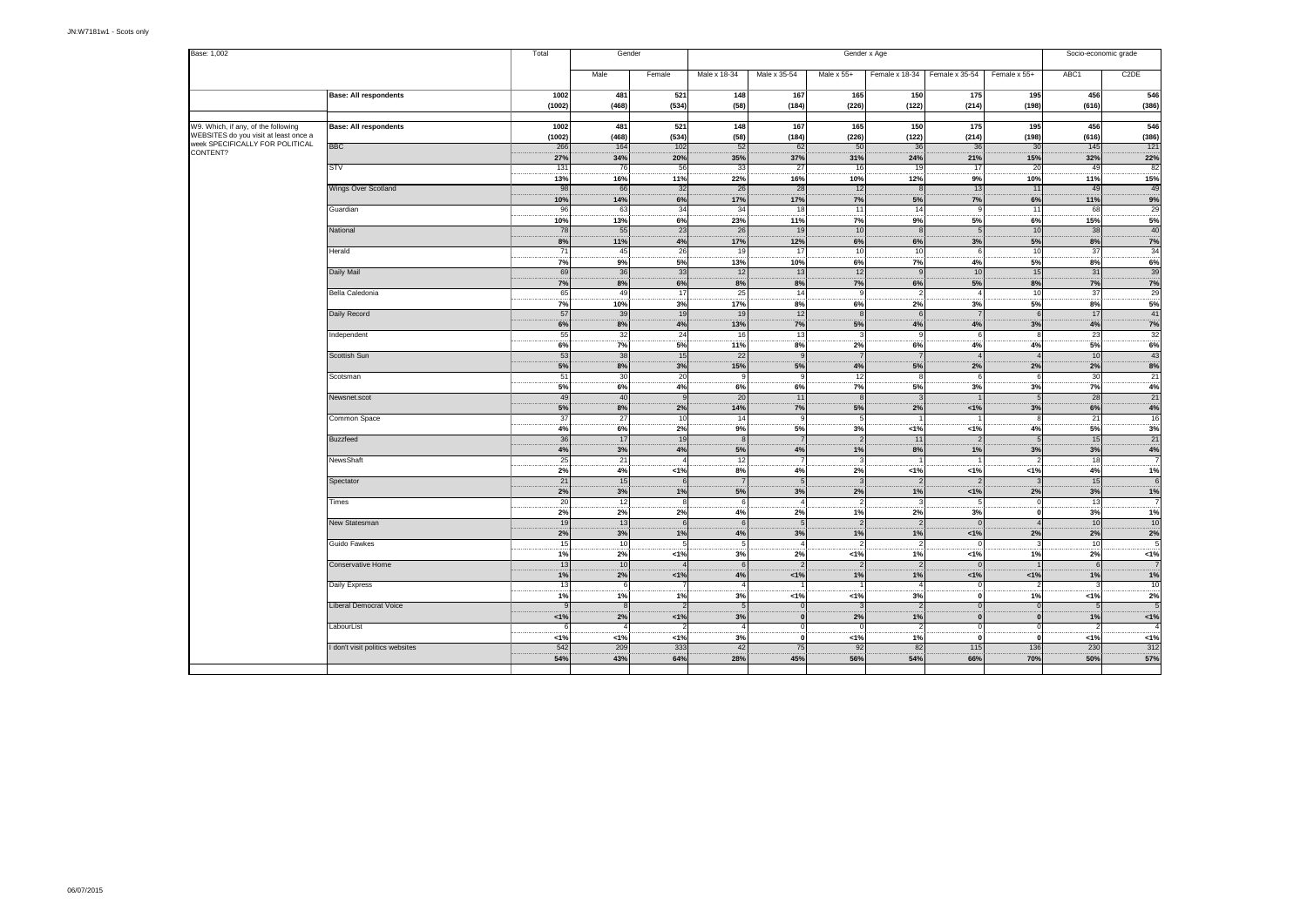| Base: 1,002                                                                                                                 |                                 | 2014 Scottish Referendum |                             |                          | 2015 Voting                                     |                             |                                      |                                 |                                                              |                               |                                                     |                |
|-----------------------------------------------------------------------------------------------------------------------------|---------------------------------|--------------------------|-----------------------------|--------------------------|-------------------------------------------------|-----------------------------|--------------------------------------|---------------------------------|--------------------------------------------------------------|-------------------------------|-----------------------------------------------------|----------------|
|                                                                                                                             |                                 | I voted Yes              | I voted No                  | I did not vote           | Conservative                                    | Labour                      | <b>Liberal Democrat</b>              | <b>SNP</b>                      | <b>UKIP</b>                                                  | <b>Green Party</b>            | Other                                               | Did not vote   |
|                                                                                                                             | <b>Base: All respondents</b>    | 431<br>(465)             | 534<br>(500)                | 37<br>(37)               | 139<br>(168)                                    | 227<br>(198)                | 70<br>(60)                           | 467<br>(452)                    | 15<br>(23)                                                   | 9<br>(24)                     | $\overline{7}$<br>(8)                               | 69<br>(69)     |
| W9. Which, if any, of the following<br>WEBSITES do you visit at least once a<br>week SPECIFICALLY FOR POLITICAL<br>CONTENT? | <b>Base: All respondents</b>    | 431<br>(465)             | 534<br>(500)                | 37<br>(37)               | 139<br>(168)                                    | 227<br>(198)                | 70<br>(60)                           | 467<br>(452)                    | 15<br>(23)                                                   | 9<br>(24)                     | $\overline{7}$<br>(8)                               | 69<br>(69)     |
|                                                                                                                             | <b>BBC</b>                      | 97<br>22%                | 160<br>30%                  | 25%                      | 42<br>30%                                       | 71<br>31%                   | 25<br>36%                            | 107<br>23%                      | $\cdot$ 3<br>21%                                             | 38%                           | $\mathbf{3}$<br>44%                                 | 11<br>16%      |
|                                                                                                                             | STV                             | 75<br>17%                | 56<br>10%                   | 1%                       | 12<br>8%                                        | 31<br>14%                   | 1%                                   | 84<br>18%                       | $\mathbf 0$<br>$\overline{\mathbf{0}}$                       | 14%                           | 9%                                                  | 3%             |
|                                                                                                                             | <b>Wings Over Scotland</b>      | 94<br>22%<br>54          | $\overline{4}$<br>1%<br>41  |                          | $\overline{0}$<br>$\mathbf 0$<br>3              | 2%<br>25                    | 1%<br>-5                             | 92<br>20%<br>54                 | $\overline{0}$<br>$\mathbf 0$<br>$\overline{2}$              | 3%                            | $\overline{0}$<br>3%<br>$\overline{1}$              | 1%             |
|                                                                                                                             | Guardian<br>National            | 13%<br>77                | 8%<br>$\blacksquare$        | 2%                       | 2%                                              | 11%                         | 7%<br>$\Omega$                       | 12%<br>73                       | 11%<br>$\overline{0}$                                        | 19%                           | 9%<br>$\overline{0}$                                | 7%             |
|                                                                                                                             | Herald                          | 18%<br>53                | 1%<br>18                    |                          | 1%<br>5                                         | 2%<br>12                    | $\mathbf{0}$<br>3                    | 16%<br>48                       | $\pmb{\mathsf{o}}$<br>$\overline{1}$                         | 3%                            | 3%<br>$\mathbf 0$                                   | 1%             |
|                                                                                                                             | Daily Mail                      | 12%<br>33                | 3%<br>34                    | $\Omega$                 | 4%<br>12                                        | 5%<br>20                    | 5%                                   | 10%<br>31                       | 4%<br>$\overline{\phantom{a}}$                               | 6%                            | 3%<br>$\overline{0}$                                | 2%             |
|                                                                                                                             | Bella Caledonia                 | 8%<br>65                 | 6%<br>$\circ$               | 6%                       | 9%<br>$\overline{0}$                            | 9%                          | 6%<br>$^{\circ}$                     | 7%<br>61                        | 14%<br>$\overline{0}$                                        | $\overline{0}$                | $\mathbf{0}$<br>$\overline{0}$                      | 1%             |
|                                                                                                                             | Daily Record                    | 15%<br>34                | 0 <br>22<br>4%              | $\mathbf 0$<br>5%        | $\mathbf 0$<br>$\overline{2}$<br>2%             | 2%<br>$\overline{20}$<br>9% | $\mathbf{o}$<br>$\Omega$             | 13%<br>34                       | $\mathbf{0}$<br>$\overline{0}$                               | $\mathbf 0$<br>$\Omega$<br>3% | 3%<br>$\overline{0}$<br>$\mathbf{0}$                | 1%             |
|                                                                                                                             | Independent                     | 8%<br>39<br>9%           | 17<br>3%                    | $\Omega$                 | $\overline{2}$<br>2%                            | 15<br>7%                    | $\overline{4}$<br>6%                 | 7%<br>30<br>7%                  | 3%<br>$\overline{1}$<br>6%                                   | 15%                           | $\overline{1}$<br>9%                                | 2%             |
|                                                                                                                             | Scottish Sun                    | 27<br>6%                 | 25<br>5%                    | 4%                       | $\mathbf{3}$<br>2%                              | 27<br>12%                   | $\Omega$<br>1%                       | 22<br>5%                        | $\overline{0}$<br>$\mathbf{0}$                               | $\Omega$                      | $\overline{0}$<br>$\Omega$                          | 1%             |
|                                                                                                                             | Scotsman                        | 28<br>7%                 | 21<br>4%                    | 3%                       | 6<br>4%                                         | 13<br>6%                    | -5<br>7%                             | 22<br>5%                        | $\overline{1}$<br>7%                                         | 9%                            | $\mathbf 0$<br>$\mathbf{0}$                         | 4%             |
|                                                                                                                             | Newsnet.scot                    | 49<br>11%                | $\overline{0}$<br> 0        |                          | $\overline{0}$<br>$\pmb{\mathsf{o}}$            | $\sqrt{ }$                  | $\Omega$                             | 48<br>10%                       | $\overline{0}$<br>$\mathbf{0}$                               | $\Omega$                      | $\overline{0}$<br>3%                                | 1%             |
|                                                                                                                             | Common Space<br>Buzzfeed        | 37<br>9%<br>24           | $\circ$<br>o<br>11          | $\Omega$<br>$\mathbf 0$  | $\overline{0}$<br>$\mathbf 0$<br>$\overline{1}$ | $\mathbf{0}$                | $\Omega$<br>$\mathbf{0}$<br>$\Omega$ | 36<br>8%<br>26                  | $\mathbf 0$<br>$\pmb{\mathsf{o}}$<br>$\overline{\mathbf{0}}$ | $\mathbf{0}$                  | $\mathbf 0$<br>$\pmb{\mathsf{o}}$<br>$\overline{0}$ | 1%             |
|                                                                                                                             | NewsShaft                       | 6%<br>25                 | 2%<br>$\circ$               | 1%                       | 1%<br>$\overline{0}$                            | 3%<br>$\Omega$              | $\Omega$                             | 6%<br>24                        | $\pmb{\mathsf{o}}$<br>$\,0\,$                                | 8%<br>$\Omega$                | $\mathbf{0}$<br>$\mathbf 0$                         | 2%             |
|                                                                                                                             | Spectator                       | 6%<br>13                 | o<br>8                      | $\mathbf{0}$<br>$\Omega$ | $\mathbf 0$<br>$\overline{4}$                   | $\mathbf{0}$                | $\mathbf{0}$<br>$\Omega$             | 5%<br>13                        | $\pmb{\mathsf{o}}$<br>$\vert$ 1                              | $\mathbf{0}$<br>$\Omega$      | $\mathbf 0$<br>$\overline{0}$                       | 1%             |
|                                                                                                                             | Times                           | 3%<br>8                  | 1%<br>11                    |                          | 3%<br>5                                         | 1%                          | $\overline{\phantom{a}}$             | 3%<br>$\mathbf{3}$              | 6%<br>$\mathbf 0$                                            |                               | $\mathbf{0}$<br>$\mathbf 0$                         | 1%             |
|                                                                                                                             | New Statesman                   | 2%<br>15                 | 2%<br>$\overline{4}$        | 1%                       | 3%                                              | 4%                          | 2%<br>$\Omega$                       | 1%<br>11<br>2%                  | $\pmb{\mathsf{o}}$<br>$\overline{1}$                         | $\mathbf{0}$<br>$\Omega$      | $\pmb{\mathsf{o}}$                                  | 3%             |
|                                                                                                                             | Guido Fawkes                    | $4\%$<br>8<br>2%         | 1%<br>$\overline{7}$<br>1%  | $\Omega$                 | 1%<br>$\overline{4}$<br>3%                      | 2%<br>1%                    | $^{\circ}$<br>$\mathbf{0}$           | 8<br>2%                         | $6\%$<br>6%                                                  | $\Omega$                      | 9%<br>$\circ$<br>$\mathbf 0$                        | 1%<br>$\Omega$ |
|                                                                                                                             | Conservative Home               | $\Lambda$<br>1%          | 10<br>2%                    |                          | 8<br>6%                                         | 2%                          | $\Omega$                             | $\Omega$<br>$\mathbf{0}$        | $\overline{0}$<br>$\pmb{\mathsf{o}}$                         |                               | $\overline{0}$<br>$\mathbf{0}$                      |                |
|                                                                                                                             | Daily Express                   | 9<br>2%                  | $\overline{2}$<br>1%        | 3%                       | $\overline{2}$<br>2%                            | 2%                          | $^{\circ}$<br>$\mathbf 0$            | $\overline{4}$<br>$1\%$         | -1<br>8%                                                     | $\Omega$                      | $\circ$<br>$\pmb{\mathsf{o}}$                       |                |
|                                                                                                                             | <b>Liberal Democrat Voice</b>   | 5<br>1%                  | $\Delta$<br>1%              |                          | 1%                                              | 3%                          | -2<br>3%                             | $\Omega$<br> 0                  | $\overline{0}$<br>$\mathbf 0$                                |                               | $\overline{0}$<br>$\mathbf{0}$                      |                |
|                                                                                                                             | LabourList                      | 1%<br>208                | $\overline{2}$<br>1%<br>308 | 26                       | - 0<br>$\pmb{0}$<br>85                          | 3%<br>118                   | - 0<br>$\mathbf 0$<br>42             | $\Omega$<br>$\mathbf{0}$<br>225 | $\mathbf 0$<br>$\mathbf 0$<br>11                             |                               | $\circ$<br>$\mathbf{0}$<br>$\mathbf{3}$             | 54             |
|                                                                                                                             | I don't visit politics websites | 48%                      | 58%                         | 71%                      | 61%                                             | 52%                         | 60%                                  | 48%                             | 75%                                                          | 52%                           | 44%                                                 | 78%            |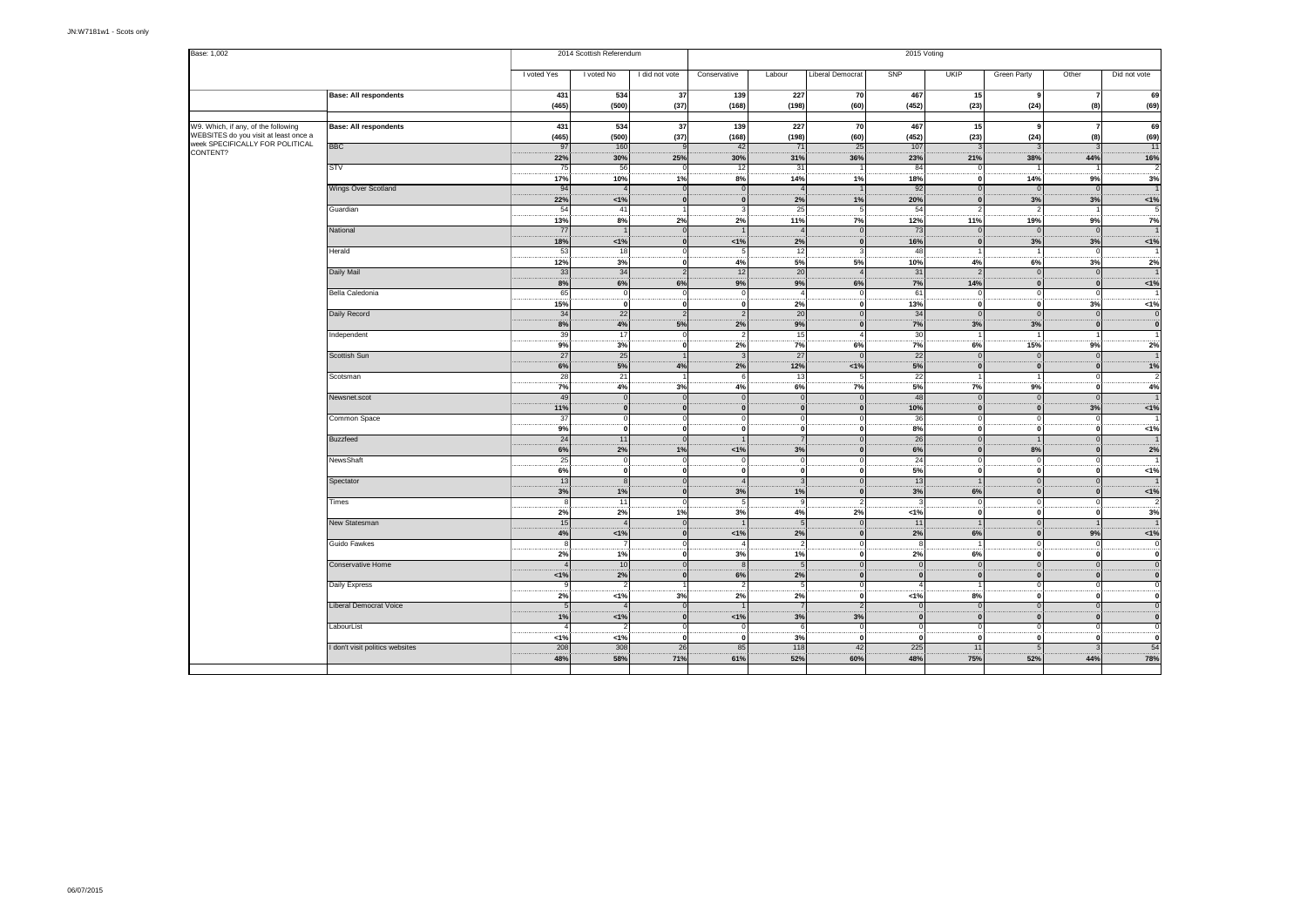| Base: 1,002                                                                                                                 |                               | Did you vote in Scotland in the 2011 Scottish Parliamentary Election? If so, who did you vote for with your constituency vote?<br>Country of birth |                  |                  |                      |                                           |                          |                                             |                            |                                                |                                          |                  |                                                 |
|-----------------------------------------------------------------------------------------------------------------------------|-------------------------------|----------------------------------------------------------------------------------------------------------------------------------------------------|------------------|------------------|----------------------|-------------------------------------------|--------------------------|---------------------------------------------|----------------------------|------------------------------------------------|------------------------------------------|------------------|-------------------------------------------------|
|                                                                                                                             |                               | Conservative                                                                                                                                       | Labour           | Liberal Democrat | <b>SNP</b>           | Greens                                    | Other                    | Did not vote                                |                            | Can't remember   I was not eligible<br>to vote | England                                  | Scotland         | Elsewhere                                       |
|                                                                                                                             | <b>Base: All respondents</b>  | 105<br>(125)                                                                                                                                       | 235<br>(202)     | 74<br>(73)       | 347<br>(370)         | 8<br>(17)                                 | 16<br>(21)               | 136<br>(123)                                | 43<br>(44)                 | 39<br>(27)                                     | -90l<br>(156)                            | 832<br>(768)     | 80<br>(78)                                      |
| W9. Which, if any, of the following<br>WEBSITES do you visit at least once a<br>week SPECIFICALLY FOR POLITICAL<br>CONTENT? | <b>Base: All respondents</b>  | 105<br>(125)                                                                                                                                       | 235<br>(202)     | 74<br>(73)       | 347<br>(370)         | 8<br>(17)                                 | 16<br>(21)               | 136<br>(123)                                | 43<br>(44)                 | 39<br>(27)                                     | <b>90</b><br>(156)                       | 832<br>(768)     | 80<br>(78)                                      |
|                                                                                                                             | <b>BBC</b>                    | 33<br>32%                                                                                                                                          | 61<br>26%        | 26<br>35%        | 94<br>27%            | $\overline{2}$<br>30%                     | 21%                      | 35<br>26%                                   | 13%                        | 14%                                            | 22<br>25%                                | 216<br>26%       | 28<br>34%                                       |
|                                                                                                                             | <b>STV</b>                    | 8%                                                                                                                                                 | 45<br>19%        | 6%               | 56<br>16%            | 10%                                       | 16%                      | 5%                                          | 10%                        | 8%                                             | 8%                                       | 115<br>14%       | 8<br>11%                                        |
|                                                                                                                             | Wings Over Scotland           | 1%                                                                                                                                                 | 4%               | 6%               | 74<br>21%            | $\overline{0}$<br> 0                      | 8%                       | $\mathbf{8}$<br>6%                          | 1%                         |                                                | 3%                                       | 87<br>10%        | 8<br>10%                                        |
|                                                                                                                             | Guardian<br>National          | 6%                                                                                                                                                 | 18<br>8%<br>F    | 16<br>22%        | 36<br>10%<br>60      | 12%<br>$\mathbf{0}$                       | 18%                      | 13<br>10%                                   | 4%                         | 3%                                             | 7%                                       | 72<br>9%<br>71   | 18<br>23%<br>6                                  |
|                                                                                                                             | <b>Herald</b>                 | 1%                                                                                                                                                 | 2%<br>13         | 3%               | 17%<br>34            | 4%                                        | 8%                       | 5%                                          | 3%                         |                                                | 1%                                       | 8%<br>62         | 8%<br>$\mathbf{R}$                              |
|                                                                                                                             | Daily Mail                    | 4%                                                                                                                                                 | 6%<br>19         | 9%               | 10%<br>20            | 7%<br>$\overline{0}$                      | 12%                      | 6%<br>10                                    | 3%                         | 3%                                             | 2%                                       | 7%<br>63         | 10%<br>5                                        |
|                                                                                                                             | Bella Caledonia               | 7%                                                                                                                                                 | 8%               | 9%               | 6%<br>51             | 0 <br>$\circ$                             | 13%                      | 7%                                          | 3%                         | 8%                                             | 2%                                       | 8%<br>58         | 6%<br>6                                         |
|                                                                                                                             | Daily Record                  | 1%                                                                                                                                                 | 2%<br>25         | 1%               | 15%<br>19            | $\mathbf{0}$                              | 8%                       | 5%                                          | $\Omega$                   |                                                | 1%                                       | 7%<br>53         | 7%<br>$\overline{3}$                            |
|                                                                                                                             | ndependent                    | 2%                                                                                                                                                 | 11%<br>17        | $\sqrt{2}$       | 6%<br>22             | 12%                                       | 3%                       | $6\%$                                       | 3%                         | 3%                                             | 1%                                       | 6%<br>44         | 4%<br>5                                         |
|                                                                                                                             | Scottish Sun                  | 1%<br>3%                                                                                                                                           | 7%<br>28<br>12%  | 10%<br>1%        | 6%<br>16<br>5%       | 7%<br>$\overline{0}$<br>$\mathbf{0}$      | 14%                      | 2%<br>3%                                    | 4%<br>2%                   | 3%<br>3%                                       | 6%<br>1%                                 | 5%<br>47<br>6%   | 6%<br>5<br>6%                                   |
|                                                                                                                             | Scotsman                      | $\overline{4}$<br>4%                                                                                                                               | 11<br>5%         | 11%              | 18<br>5%             | $\overline{1}$<br>12%                     | 15%                      | 3%                                          | $^{\circ}$<br>$\mathbf{0}$ | 5%                                             | 2%                                       | 40<br>5%         | 9<br>12%                                        |
|                                                                                                                             | Newsnet.scot                  | $\Omega$<br>$\mathbf{0}$                                                                                                                           | 1%               | $\epsilon$<br>1% | 40<br>11%            | 8%                                        |                          | - 6<br>$5%$                                 | $\Omega$<br>$\mathbf{0}$   |                                                | 1%                                       | 43<br>5%         | 5<br>6%                                         |
|                                                                                                                             | Common Space                  | $\overline{2}$<br>2%                                                                                                                               | -2<br>1%         | 2%               | 28<br>8%             | $\circ$<br>$\mathbf{0}$                   | $\Omega$                 | 3%                                          | $\Omega$<br>$\Omega$       |                                                | 1%                                       | 34<br>4%         | $\overline{3}$<br>3%                            |
|                                                                                                                             | <b>Buzzfeed</b>               | $\boldsymbol{\Lambda}$<br>4%                                                                                                                       | $1\%$            | 2%               | 17<br>5%             | $\circ$<br> 0                             | 8%                       | 1%                                          | $\Omega$                   | 23%                                            | $\overline{\phantom{a}}$<br>2%           | 31<br>4%         | $\overline{\mathbf{3}}$<br>3%                   |
|                                                                                                                             | <b>NewsShaft</b>              | 1%                                                                                                                                                 | $^{\circ}$<br>1% | $\epsilon$<br>1% | 23<br>7%<br>12       | $\circ$<br> 0                             | $\Omega$<br>$\mathbf{0}$ | $^{\circ}$<br>$\mathbf{0}$                  | $\Omega$                   |                                                | 1%                                       | 23<br>3%         | $\overline{1}$<br>1%                            |
|                                                                                                                             | Spectator<br>Times            | -6<br>5%<br>3                                                                                                                                      | 1%               | 1%               | 3%<br>$\overline{2}$ | $\circ$<br>$\mathbf{0}$                   | 6%                       | 1%                                          | $\Omega$                   |                                                | 4%                                       | 15<br>2%<br>15   | $\overline{\mathbf{3}}$<br>4%<br>$\overline{4}$ |
|                                                                                                                             | New Statesman                 | 3%                                                                                                                                                 | 4%<br>$\epsilon$ | 3%               | $1\%$<br>11          | 8%<br>$\overline{0}$                      | 4%                       | 2%                                          | $\mathbf{0}$               | 3%                                             | 1%                                       | 2%<br>15         | 5%<br>$\overline{3}$                            |
|                                                                                                                             | Guido Fawkes                  | 1%                                                                                                                                                 | 2%               | 1%               | 3%<br>5 <sub>5</sub> | $\mathbf{0}$<br>$\overline{0}$            | 6%                       | 1%                                          |                            |                                                | 2%                                       | 2%<br>11         | 3%<br>$\overline{1}$                            |
|                                                                                                                             | Conservative Home             | 6%                                                                                                                                                 | 1%               | 1%               | 1%<br>$\overline{0}$ | $\mathbf{0}$<br>$\circ$                   | 6%                       | $\mathbf{0}$                                | 3%<br>$\overline{0}$       |                                                | 4%                                       | 1%<br>11         | 1%<br>$\mathbf 0$                               |
|                                                                                                                             | Daily Express                 | 9%<br>$\overline{2}$                                                                                                                               | 2%               | 1%<br>-0         | $\mathbf{0}$         | $\mathbf{0}$<br>$\circ$                   | $\mathbf{0}$<br>$\Omega$ | $\Omega$<br>$\Omega$                        | $\Omega$<br>$\Omega$       |                                                | 3%<br>$\Omega$                           | 1%<br>13         | $\pmb{0}$<br>$\pmb{0}$                          |
|                                                                                                                             | Liberal Democrat Voice        | 2%                                                                                                                                                 | 3%<br>$\sqrt{5}$ | $\Omega$         | 1%<br>$\sqrt{ }$     | $\overline{\mathbf{0}}$<br>$\overline{0}$ | $\Omega$                 | $\mathbf 0$                                 | $\mathbf{0}$<br>$\Omega$   | 8%                                             | $\mathbf{0}$<br>$\Omega$<br>$\mathbf{0}$ | 2%<br>$\epsilon$ | ō<br>$\overline{0}$                             |
|                                                                                                                             | abourList                     | 2%<br>2%                                                                                                                                           | 2%<br>2%         | 4%<br>$\Omega$   | 1%<br>$\Omega$<br>1% | $\mathbf{0}$<br>$\mathbf 0$<br> 0         | $\Omega$                 | $\mathbf{0}$<br>$\mathbf 0$<br>$\mathbf{0}$ | $\mathbf{0}$               |                                                | $\mathbf{0}$                             | 1%<br>1%         | $\pmb{0}$<br>$\overline{0}$<br>$\mathbf{0}$     |
|                                                                                                                             | don't visit politics websites | 60<br>57%                                                                                                                                          | 123<br>52%       | 39<br>53%        | 166<br>48%           | 5<br>62%                                  | 11<br>70%                | 83<br>61%                                   | 34<br>80%                  | 21<br>55%                                      | 56<br>63%                                | 443<br>53%       | 43<br>54%                                       |
|                                                                                                                             |                               |                                                                                                                                                    |                  |                  |                      |                                           |                          |                                             |                            |                                                |                                          |                  |                                                 |